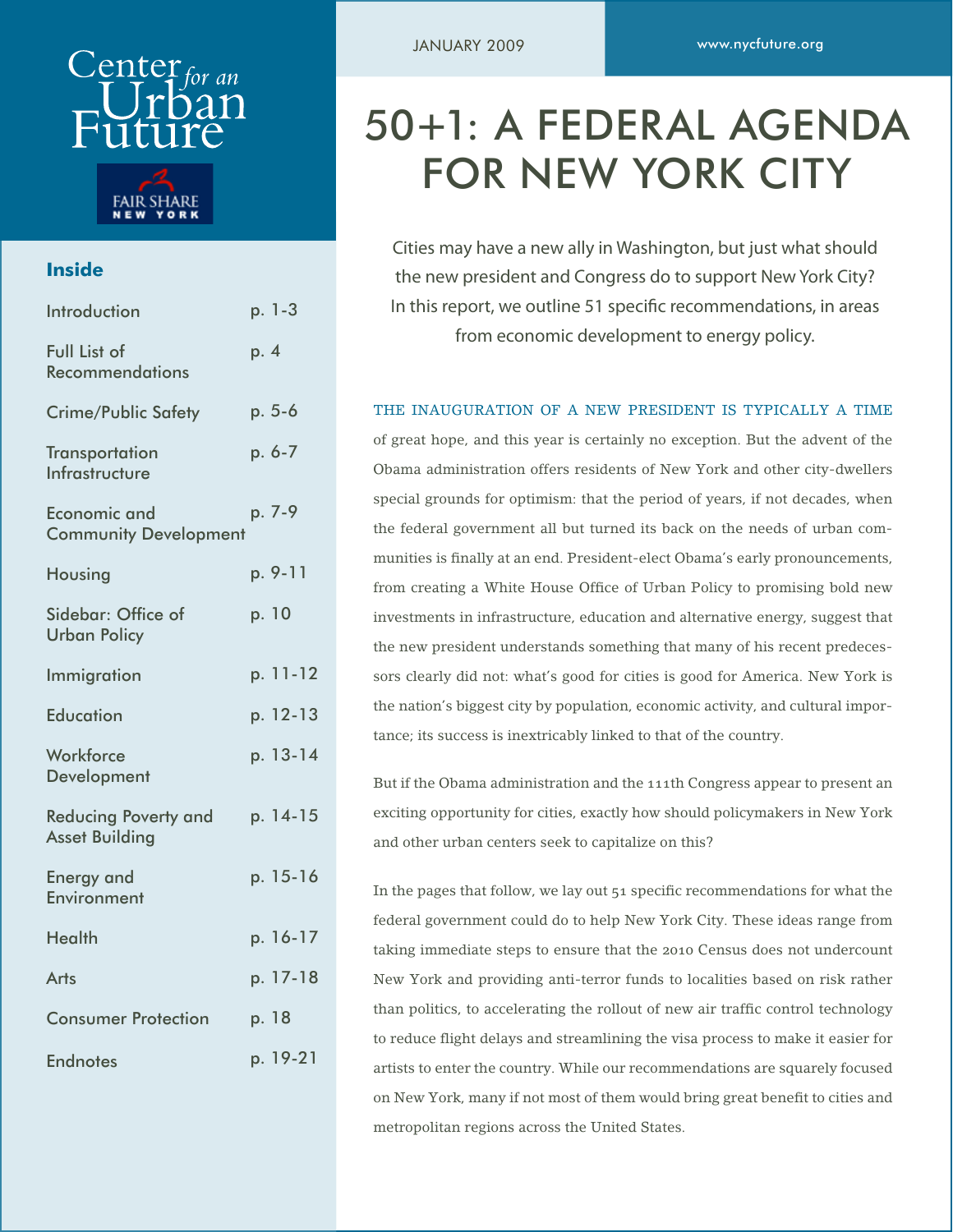There's no question that New York could use a helping hand from Washington. Even before the current economic downturn, the city lacked the resources to adequately address mounting problems of aging public infrastructure, housing shortages, traffic congestion, environmental pollution and growing economic inequality. Over the last eight years, however, these and other issues were eclipsed in Washington by other priorities. Cities fell short in the small print of budget documents as well as the large headlines of politics and policy: as this report details, New York has been repeatedly shortchanged in federal funding formulas. The late Senator Daniel Patrick Moynihan of New York documented in his annual "balance of payments" reports that New York sends much more to Washington in tax payments that it receives back in spending; the imbalance is now estimated at \$10.9 billion per year.

The new president takes office after a stretch when cities were repeatedly and systematically disadvantaged in federal policymaking. Just a few examples are sufficient to illustrate the general trend of painfully inadequate federal resources to address issue areas of vital importance to New York City:

• Federal support for mass transit has stayed roughly flat since the start of the decade, even as ridership nationwide surged by approximately 13 percent over the same period. New York City, with a mass transit system equal in size to the next ten largest systems combined, has seen a much larger percentage increase as its population surged; total ridership on buses and subways rose by 36 percent between 1995 and 2005, and subway ridership has continued to rise since then, setting an alltime record in 2007. While the federal government is not primarily to blame for the Metropolitan Transportation Authority's current fiscal problems, Washington's chronic failure to adequate support public transportation has sorely limited the MTA's ability to expand and maintain the system.

• On housing, the Bush administration drastically reduced funding for public housing, contributing to rent hikes, service cutbacks and a nearly \$6 billion backlog in capital work at the New York City Housing Authority (NYCHA), whose buildings are home to 403,500 lowincome New Yorkers. The administration also badly neglected the U.S. Department of Housing and Urban Development (HUD) and underfunded the projectbased Section 8 program by nearly \$3 billion, dealing a profound blow to one of the nation's most critical affordable housing programs at a time when demand for low-income housing in New York and the nation far outstrips supply. Additionally, President Bush repeatedly attempted to cut off funds to the Community Development Block Grant program, which provides roughly \$200 million a year to New York City for affordable housing, subsidized day care services and economic development in low-income communities.

• Despite near-universal recognition that the smarts and skills of American workers will determine the country's success or failure in the globally competitive knowledge economy, Washington in this decade has cut funding for the country's education and job training infrastructure virtually across the board. The Bush administration reduced funding for the Workforce Investment Act (WIA) by roughly \$2 billion, with New York City's job training and employment services programs taking among the biggest hit. The administration also did virtually nothing as the gap continued to widen between average household wages and the cost of a college degree. In New York City, where the high cost of doing business places even greater importance on knowledge and skills, this pattern of indifference or hostility to federal programs that build human capital has been especially damaging.

In many instances, the Bush administration proposed to eliminate or drastically reduce funding for programs vital to everyday life in New York and other cities, from Amtrak to microenterprise programs. More often than not, Congress restored some or all of the proposed cuts, but the constant defensive posture of urban mayors and legislators in the annual federal budget fight rendered them unable to craft new initiatives to address other priorities. Partly as a result, longtime areas of need, from interventions to reduce poverty to shoring up infrastructure, went largely or entirely unaddressed.

Washington's disdain for the priorities of cities like New York was not limited to traditional areas of concern to urban advocates. The absence of federal leadership on a number of additional issues has meant that many problems not generally thought of as "city issues" continued to fester, to the point that they too now command the attention and concern of leaders at the local level.

These include health care, energy policy, and immigration. New York City's health care costs are among the highest of any local areas, and the state's Medicaid obligations—determined by an illogical federal formula now threaten to overwhelm a budget under severe strain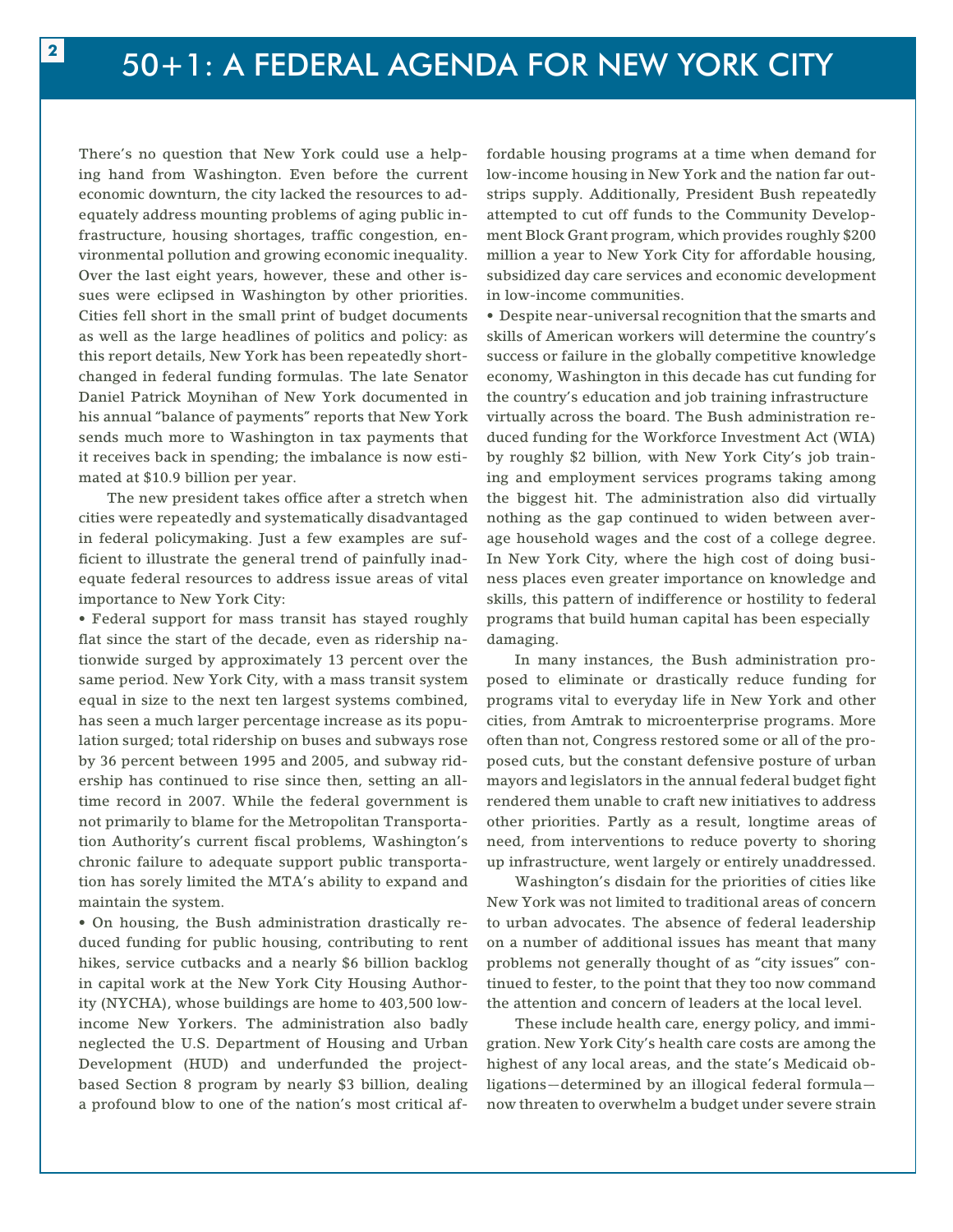from the recession. The city's energy infrastructure, famously shown to be vulnerable during the blackout of 2003, remains precarious, and the fluctuating price of fuel has placed an additional burden on the budgets of working families. And the stalemate at the federal level on immigration policy has meant that immigrant gateways like New York City, where 37 percent of the population is foreign born, face the real costs and challenges of educating immigrant students and integrating workers with limited or no English language mastery into the local workforce without significant federal help.

In the 2008 presidential campaign, some candidates offered much talk about "the real America," often with an implied—or explicit—sneer at urban centers like ours. But the outcome of that election reaffirmed the centrality of cities to our national life and culture. Indeed, we settled on 51 recommendations in this report—and used the title "50+1"—as a reference to New York's singular stature and importance to the rest of the nation. As just one example, the U.S. Bureau of Economic Analysis recently found that the New York City metropolitan area's economy contributed 9.1 percent of the nation's gross domestic product—far more than any other region—even though it contained only 6.6 percent of the U.S. population.

President-elect Obama, himself a lifelong resident of cities, has sent some encouraging signals that he understands this dynamic and intends to free up more resources to strengthen urban areas. But having a friendlier audience in Washington is only the first step. Next up is delivering on a range of laws, policy initiatives and funding formulas.

We thought New York would be well-served to have a set of policy recommendations ready to go when the new president takes office. Our aim was to develop a set of policy recommendations derived from independent research that encompass a wide range of the most critical issue areas affecting New York—including public safety, transportation infrastructure, economic and community development, housing, immigration, education, workforce development, reducing poverty and building assets, energy and the environment, health, the arts and consumer protection. Indeed, the recommendations in this report—the inaugural publication of the Center for an Urban Future's *Fair Share New York* project, an initiative that will include ongoing research about whether New York City is treated equitably by the federal and state governments—were selected after considerable background research, including several dozen interviews with academics, nonprofit practitioners, business leaders and city and state government officials.

Clearly, these 51 recommendations represent only a small share of the actions the federal government could take to positively impact New York. And undoubtedly, the nation's precarious economic and fiscal situation will preclude the Obama administration from acting on many of these recommendations early in his term. But with change in Washington just around the corner, our hope is that these recommendations serve as a menu of what can be done to bolster New York and the nation.

The Center for an Urban Future is a New York City-based think tank dedicated to independent, fact-based research about critical issues affecting New York's future including economic development, workforce development,higher education and the arts. For more information or to sign up for our monthly e-mail bulletin, visi[t www.nycfuture.org.](http://www.nycfuture.org) This report is the inaugural publication of the Center for an Urban Future's *Fair Share New York* project, an initiative that will feature ongoing research about whether New York City is treated equitably by the federal and state governments.

This report was written by Jonathan Bowles, Tara Colton, David Jason Fischer, David Giles and Jim O'Grady. Research assistance provided by Roy Abir, Anne Gleason, Kyle Hatzes and Morgan Schofield.

The Center for an Urban Future is a project of City Futures, Inc. General operating support for City Futures has been provided by Bernard F. and Alva B. Gimbel Foundation, The Citi Foundation, Deutsche Bank, The F.B. Heron Foundation, Fund for the City of New York, Salesforce Foundation, The Scherman Foundation, Inc., and Unitarian Universalist Veatch Program at Shelter Rock.

City Futures Board of Directors: Andrew Reicher (Chair), Margaret Anadu, Michael Connor, Russell Dubner, Ken Emerson, David Lebenstein, Gail O. Mellow, Gifford Miller, Lisette Nieves, Ira Rubenstein, John Siegal, Stephen Sigmund, Karen Trella, Peter Williams and Mark Winston Griffith.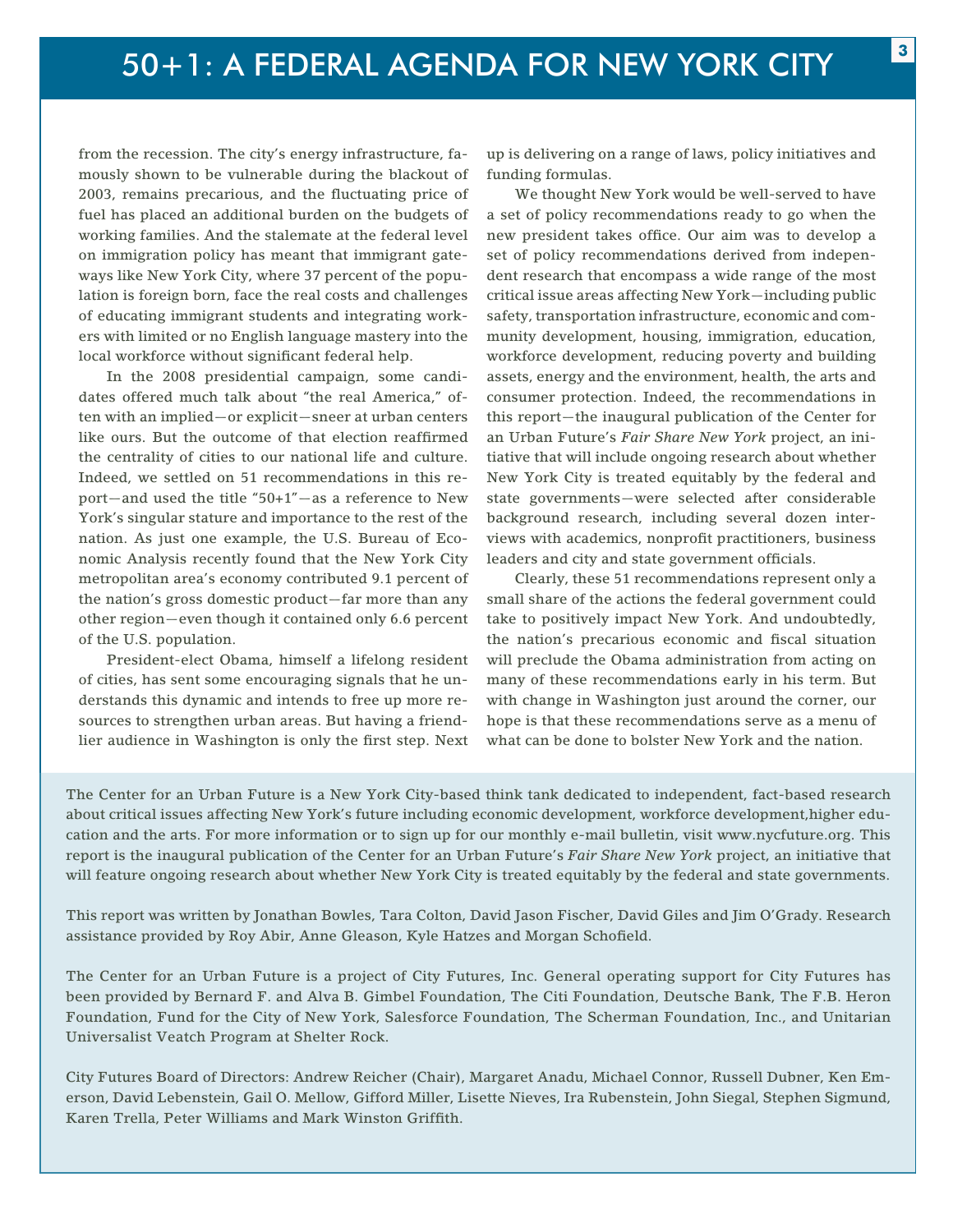#### **CRIME/PUBLIC SAFETY**

1. Allocate anti-terror funds based on risk, not pork.

2. Pass the C.O.P.S. Improvement Act.

3. Pass legislation to get guns off the street and close the gun show loophole.

4. Protect U.S. cities by aggressively preventing the spread of WMDs.

#### **TRANSPORTATION INFRASTRUCTURE**

5. Dramatically increase the share of federal transportation spending that goes to mass transit.

6. Reform Washington's anti-urban funding formula for infrastructure projects.

7. Fund Amtrak at a level that enables vast improvement to inter-city rail service.

8. Accelerate plans to develop and implement a more advanced air traffic control system that would reduce flight delays.

9. Include more ferry projects in future federal transportation infrastructure packages.

10. Expand dredging of New York City's waterways.

#### **ECONOMIC AND COMMUNITY DEVELOPMENT**

11. Double support for federal microenterprise programs, such as the CDFI Fund and the SBA's Microloan program

12. Encourage more small business lending by reducing or eliminating fees recently imposed on SBA lenders.

13. Reinvest in scientific research and innovation.

14. Develop a set of policies to increase broadband usage.

15. Help small and mid-sized manufacturers compete through the Manufacturing Extension Partnership program.

16. Strengthen the Community Reinvestment Act.

#### **HOUSING**

17. Restore funding for public housing.

18. Meet federal commitments to the project-based Section 8 program.

19. Do more to provide supportive housing for the mentally ill.

20. Support federal "right of purchase" legislation to help preserve affordable housing.

21. Enact new regulations to prevent "predatory equity" in multi-family buildings.

#### **IMMIGRATION**

22. Take immediate steps to ensure that the 2010 Census does not undercount New York and other cities.

23. Allow the H-1B visa cap to respond to market demand.

24. Expand funding for ESOL instruction.

25. Eliminate barriers for high-achieving undocumented immigrants to attend college by passing the DREAM Act.

#### **EDUCATION**

- 26. Improve access to higher education.
- 27. Support early childhood education.
- 28. Mend, don't end, the No Child Left Behind Act.
- 29. Revise how graduation rates are calculated to remove incentives that currently reward "push-outs."
- 30. Support career and technical education.

#### **WORKFORCE DEVELOPMENT**

31. Increase the federal investment in the Workforce Investment Act (WIA).

- 32. Require coordination of programs under the WIA umbrella
- 33. Decouple WIA's funding formula from the unemployment rate.

34. Include funding for a standalone Summer Jobs program for youth.

35. Set national goals of prevention and recuperation for disconnected youth, and appoint a policy coordinator to work across Cabinet agency lines in meeting the targets.

#### **REDUCING POVERTY AND ASSET BUILDING**

36. Expand the Federal Earned Income Tax Credit (EITC).

37. Initiate new efforts to help low-income Americans build assets.

38. Adjust food stamps rules to expand eligibility and participation.

39. Greatly increase the federal commitment to child care.

#### **ENERGY AND ENVIRONMENT**

40. Create a large-scale, nationwide initiative to retrofit buildings.

41. Undertake infrastructure investments that would reduce sewage overflows.

42. Rebuild the nation's outmoded electricity delivery system.

43. Address global warming by enacting a carbon tax or a "cap and trade" system.

#### **HEALTH**

- 44. Make universal health insurance a reality.
- 45. Increase the Federal Matching Assistance Percentage for Medicaid.
- 46. Create a national public health strategy to combat obesity.

47. Provide financial incentives to doctors who adopt comprehensive electronic health records (EHR).

#### **ARTS**

48. Streamline the visa process to make it easier for musicians, artists and other creative professionals to enter the country.

49. Support and expand arts education in schools.

#### **CONSUMER PROTECTION**

50. Enact more stringent consumer protections on banks and credit card issuers.

51. Grant states and localities more discretion to protect consumers through regulations.

*Note: These recommendations are not listed in order of importance.*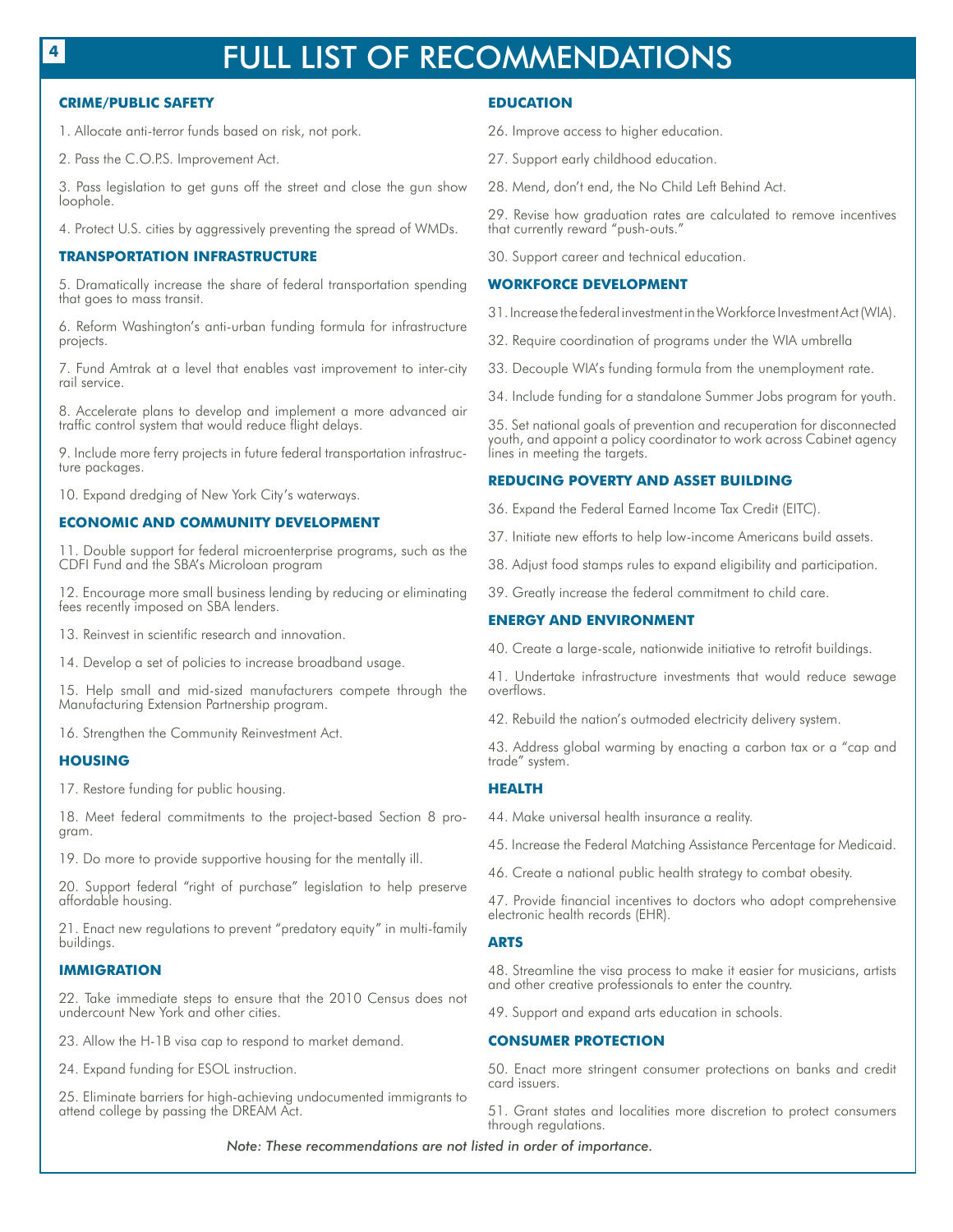#### **CRIME/PUBLIC SAFETY**

*Allocate anti-terror funds based on risk, not pork.* The citizens of New York City, site of the worst terrorist attack in U.S. history, will sleep better if President-elect Obama follows through on his campaign pledge to "allocate funds based on risk, not as pork-barrel spending or a form of general revenue sharing." This would bring crucial reform to the Department of Homeland Security, an agency that, based on its funding patterns, has viewed major cities with international landmarks and remote towns in rural areas as more or less equally tempting targets for terrorist groups. Absurd on its face, this policy has at times led to greater per capita spending to protect Omaha than New York. The department took a step in the right direction in 2006 when it announced a plan to allocate about half of its \$1.7 billion budget among an upper tier of six high-risk regions, one of which is comprised of New York City and northern New Jersey, including Jersey City and Newark. (New York City's share of those grants in 2007 was nearly \$78 million, most of which went to the police.)<sup>1</sup> But the federal agency took a step backward a year later when it expanded the number of at-risk cities receiving extra funding from 46 to  $60<sup>2</sup>$ Not only does that reduce the amount of grants per city, it re-introduces pork into the process: spreading money around to as many Congressional districts as possible in return for political support. For several years now, the Bloomberg administration has argued that such a process steers less than it should to cities with the greatest needs—starting with New York City and its vulnerable port, totemic buildings, population density and, not least, recent history as a target. The Obama administration needs to take the pork out of the \$1.7 billion homeland security budget and apply the bulk of it to New York and other obvious terror targets.

*Pass the C.O.P.S. Improvement Act.* For the past 15 years, New York has led the U.S. in reducing its crime rate, which many experts have attributed to more cops—until recently, the city had nearly twice as many police per person as Los Angeles or Houston—along with sophisticated deployment techniques. Yet as law enforcement officials fear that the ongoing recession might bring a spike in crime, budget cuts recently forced New York City to reduce its force by 1,000 officers to 34,624—the department's lowest total in 15 years.<sup>3</sup> The situation brings special urgency to the status of the C.O.P.S. Improvement Act, a bill introduced in 2007 which would provide funding to put an estimated 50,000 new police officers on the nation's streets—including nearly 3,000 in New York City. The bill was passed by the House in 2007 but

has sat idle in the Senate since then. The original version of C.O.P.S. made a strong if rarely heralded contribution to New York City's plummeting crime rate through the 1990s: from 1994 until the program's elimination in 2006, it invested \$640 million to put nearly 7,000 cops on the beat in New York.4 The new act would deliver an expected \$195 million to the city over the next six years to hire new cops and pay for technology and training.<sup>5</sup>

*Pass legislation to get guns off the street and close the gun show loophole.* The NYPD can grab 100 guns a day off the streets and Mayor Bloomberg can advocate with power and eloquence against the high human cost of American gun culture, but only federal legislation can stanch the deadly flow of cheap guns that constantly spills into the streets of New York City. While the Clinton administration was able to enact some gun control laws, efforts to reduce the availability of guns took a huge step backwards during the Bush administration. For instance, the Bush administration and the then-Republican controlled Congress allowed the Federal Assault Weapons Ban to expire in 2004. Congress and the Obama administration could move forward again in the fight to reduce gun violence by enacting three pieces of "common-sense legislation"—candidate Obama's stated standard for considering gun control measures. First, the gun show loophole, a federal law that allows unlicensed gun sellers at flea markets and swap meets to sell guns without requiring them to conduct the same background checks that are required of licensed sellers, should be closed. Congress and the new administration should also act to pass a pair of bills sponsored, respectively, by Rep. Carolyn McCarthy and U.S. Senator Charles Schumer: the Assault Weapons Ban Reauthorization Act, which would broaden the definition of assault weapons to include conventional guns converted to fire multiple rounds from a detachable magazine, and the Anti-Gun Trafficking Penalties Enhancement Act, a measure that would provide local governments with access to data on firearms used in crimes.

*Protect U.S. cities by aggressively preventing the spread of WMDs.* One of the most critical jobs of the federal government today is protecting the nation from another terrorist attack. This is undoubtedly a top concern for New York, site of terrorist attacks in 1993 and 2001 and a perennial target. To keep New York and the nation safe, the federal government would be wise to fully implement the recommendations of the 9/11 Commission, whose final report was released in 2004.<sup>6</sup> The government has implemented some of the report's major recommendations, such as establishing a National Director of Intelligence and creating a National Counterterrorism Center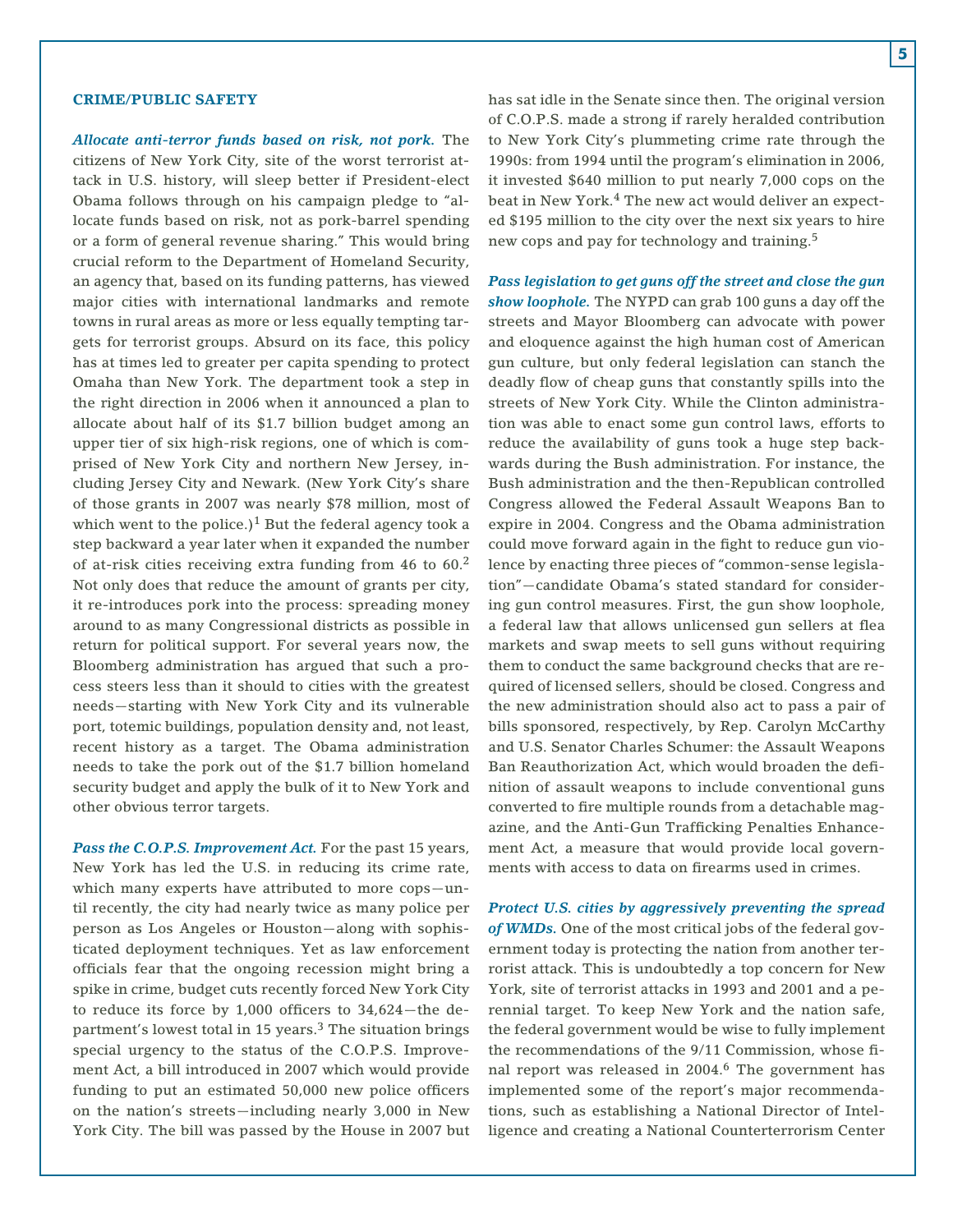to analyze all terror-related intelligence, and has greatly improved information-sharing and operational coordination among federal agencies and between the CIA, FBI and the New York City Police Department. But Congress and the Bush administration have been seriously remiss in addressing one of the report's most serious findings: the need to halt the development and spread of weapons of mass destruction (WMDs) around the world. As a high-level official who worked for the 9/11 Commission told the Center for an Urban Future: "The most important thing the government can do for New York City is, well, prevent it from getting nuked."7 A September 2008 report by the Partnership for a Secure America, a bi-partisan group headed by four members of the 9/11 Commission, gave the U.S. government a "D" in preventing the proliferation of weapons of mass destruction, including nuclear, chemical and biological weapons, and slammed the feds for a "lack of interagency coordination and long term strategy."8 The Obama administration should take immediate and effective action by following the Partnership's recommendation to put someone in charge of leading a government-wide effort against WMDs, rather than relying on the current "patchwork of programs and initiatives." The president should also strengthen international cooperation in rooting out WMDs.

#### **TRANSPORTATION INFRASTRUCTURE**

*Dramatically increase the share of federal transportation spending that goes to mass transit.* For far too long, only a fraction of the money the federal government spends on transportation has gone to mass transit. The bias towards funding road and highway projects has continued in recent years, even as transit ridership has spiked in cities from Atlanta to Denver. Years of insufficient federal support for transit have particularly impacted New York, whose subways, buses and ferries carry nearly one-third of the nation's transit passengers—and whose passengers already pay nearly twice as high a percentage of system operating costs than the national average.<sup>9</sup> Indeed, even though the city's subway and bus networks recently reached record levels of ridership, service has not significantly increased and much of the aging system's infrastructure needs have not been addressed. The situation is likely to get much worse in 2009, as the Metropolitan Transportation Authority (MTA) is now about to both cut service and raise fares in response to the system's most serious fiscal crisis since the early 1980s. The MTA recently approved \$177 million in service cuts and a 23 percent fare hike.<sup>10</sup> While the city and state governments have a responsibility to come up with a more sustainable method of funding New York's transit system,

the federal government must do more to support large urban transit systems like New York's and reward local efforts that promote transit-oriented development. With federal transportation legislation up for reauthorization in 2009, the Obama administration and Congress should reverse the nation's anti-urban transportation spending policies by greatly increasing the share of funds that support mass transit.

*Reform Washington's anti-urban funding formula for infrastructure projects.* Since the 1960s, the federal matching rate for state infrastructure spending has gone from 100 percent, a one-for-one dollar match, to roughly 25 percent, or 25 cents for every dollar spent by the state.<sup>11</sup>As a result, local governments have become increasingly dependent on an irrational and thoroughly politicized system of Congressional earmarking, putting them at the mercy of whatever project their Congressperson deems most worthy. To be sure, not all earmarked projects are as bad as Alaska's notorious "Bridge to Nowhere," but the system makes it next to impossible to routinely fund the most deserving projects—and disadvantages older urban centers like New York. Members of Congress tend to champion new and higher-profile projects, such as highways, bridges and museums, at the expense of renovating aging, invisible infrastructure like water mains, steam pipes, sewers, and electrical systems. As a result, much of the city's underground infrastructure is decades old and in bad condition, resulting in periodic water main breaks and occasional steam eruptions, manhole explosions and power outages. The city's roadways and bridges, many of which were built roughly a century ago, are also in bad shape; according to the American Society of Civil Engineers, 38 percent of New York's bridges are structurally deficient or functionally obsolete.<sup>12</sup> One promising proposal that could correct this counter-productive system is the 2007 Dodd-Hagel National Infrastructure Bank Act, which would fund infrastructure projects on the basis of 50-year government bonds and, in the process, prioritize those projects according to need.<sup>13</sup>

*Fund Amtrak at a level that enables vast improvement to inter-city rail service.* The federal government has long shortchanged Amtrak, leaving the nation's passenger railroad unable to adequately upgrade its infrastructure, purchase new railcars or add new routes. The result is an intercity rail system that costs riders too much and falls short on service. Yet even with all its problems, Amtrak has experienced five consecutive years of record ridership, a testament both to the increase in people commuting long distances to work and the eagerness of Americans for alternatives to traveling by car, truck or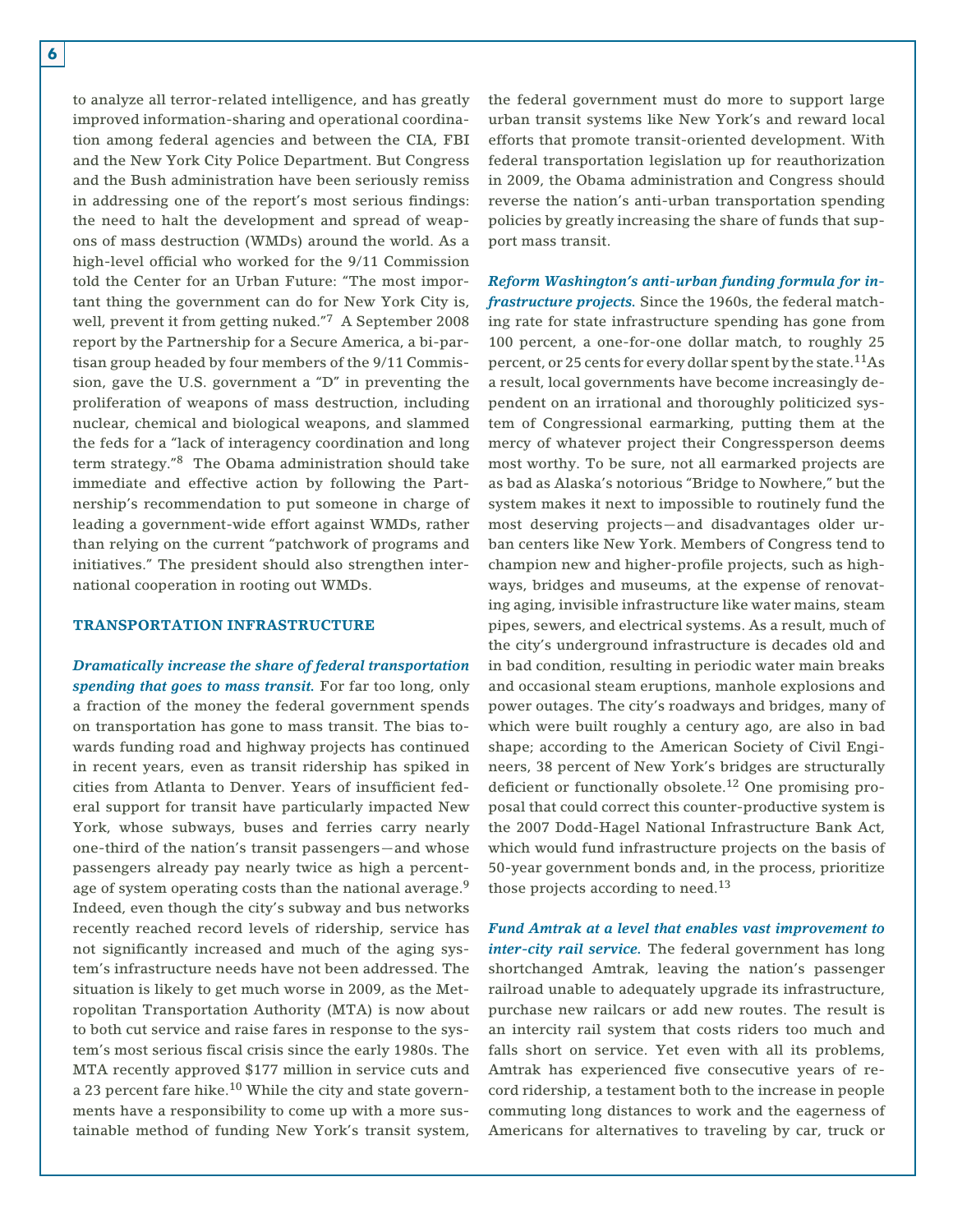plane in an age of high fuel costs and mounting traffic congestion.14 A faster and more dependable passenger rail system would help the country achieve its goals of consuming less oil—Amtrak uses 17 percent less energy per passenger mile than planes and 21 percent less than cars.15 Upgrading the system would also particularly benefit New York, which counts on Amtrak to make the city easily accessible for workers, tourists, business executives and theatergoers from throughout the Northeast. New York's Penn Station is by far the busiest station in the system, with over eight million riders in 2007—nearly twice as many as any other station.<sup>16</sup> But those numbers are actually down nine percent since 2002.<sup>17</sup> In October 2008, President Bush signed a law that authorizes the first significant funding increase for Amtrak in years. The Obama administration must build upon that momentum to start developing a national rail passenger service that begins to resemble the reliable high-speed train networks of Europe, Japan and now China.

*Accelerate plans to develop a more advanced air traffic control system that would reduce flight delays.* 2007 was the worst year on record for commercial airline flight delays, with just under a quarter of all domestic flights arriving late. The three airports in the New York area—JFK, LaGuardia and Newark Liberty —had the nation's lowest on-time arrival rates, an ignominious distinction that not only irritates travelers but damages the city's economy.<sup>18</sup> And the chronic delays that start here routinely cascade throughout the country. The nation's outdated and inefficient air traffic control system, which lacks the capacity to handle the volume of airline activity today, is a big part of the problem. A more technologically-advanced air traffic control system is badly needed, with one top Federal Aviation Administration (FAA) official recently testifying before Congress: "The current system cannot handle the projected traffic demands expected by 2015. Absent modernization, the consequences will be a total system collapse."19 The good news is that the FAA has an ambitious plan to replace the existing radar-based air traffic control system with a satellite-based system that would safely allow for a decrease in the separation of planes during landing and approach. But the program, called NextGen, has not been adequately funded and development of it has been evolving at a snail's pace. In 2008, Congress didn't even pass the FAA's reauthorization bill, the main source of funds for projects like NextGen. The Obama administration and Congress must reauthorize the FAA's funding and include ample resources to expedite development of the new air traffic control system.

*tion infrastructure packages.* Given mounting congestion on the city's roadways, a wave of new development on the waterfront and the limited prospects for a meaningful expansion of the subway system, the idea to greatly expand ferry service throughout the five boroughs makes a lot of sense. City Hall should take the lead in funding this expansion, but the federal government could undoubtedly help New York and other cities develop the docking facilities and other infrastructure needed to support a more comprehensive ferry network. Currently, numerous waterfront communities across the city have no docking facilities at all, whether to run a ferry or launch a kayak.

*Expand dredging of New York City's waterways.* Over the last decade, Congress has provided more than \$1 billion for the U.S. Army Corps of Engineers to dredge the New York Harbor's shipping channels to accommodate the newest generation of large container ships. The investment has allowed container ports in New York and New Jersey—which provide thousands of decent paying jobs in the region—to remain competitive with other East Coast ports. But while the major channels have been maintained, waterfront advocates say there has been little or no money for the Army Corps to dredge smaller waterways in the city. As a result, a rising tide of mud is now choking off numerous barge facilities, tug boat operators, ship repair facilities and marinas throughout the five boroughs—all of which also contribute heavily to the city's economy. The aircraft carrier U.S.S. Intrepid became the symbol of this problem in 2006, when it got stuck in the mud for a month as it was being moved for repairs, but it's also affected everything from the 79th Street Boat Basin to oil barges trying to sail up Westchester Creek in the Bronx and tall ships trying to enter the harbor. As the maintenance of navigable waterways is a federal responsibility, the Army Corps requires more money and manpower to expand its dredging operations.

#### **ECONOMIC AND COMMUNITY DEVELOPMENT**

*Double support for federal microenterprise programs, such as the CDFI Fund and the SBA's Microloan program.* Immigrant and minority businesses have sparked much of the growth in new businesses in New York and several other major American cities.<sup>20</sup> With 37 percent of New York's population foreign born, immigrant entrepreneurs likely will become even more integral to the city's economic growth in the future. Yet immigrants and minorities are far less able to access bank loans than native-born business owners, creating a huge obstacle to their ability to survive and prosper. Several microenterprise organizations, in New York and elsewhere, have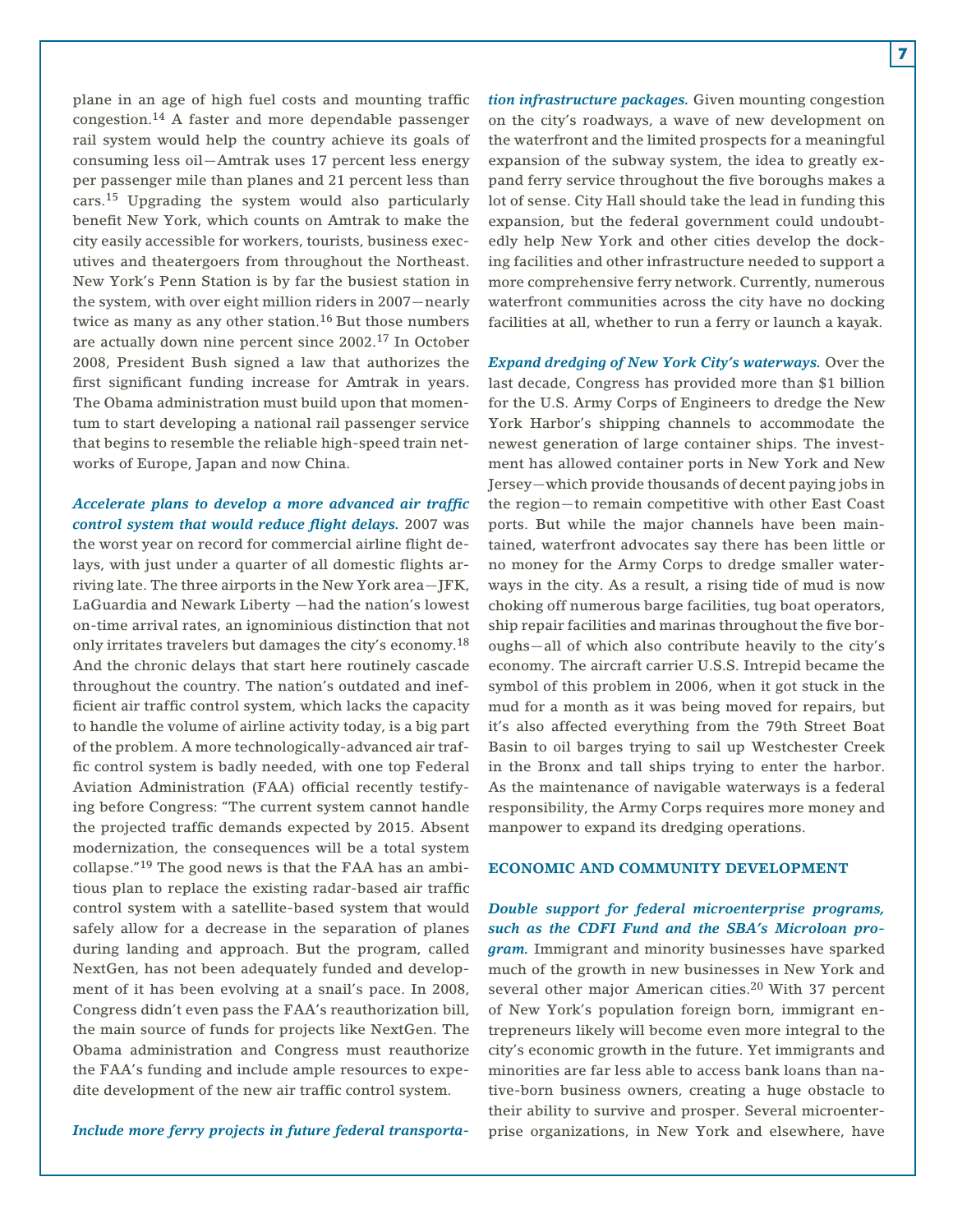filled the vacuum by providing microloans and invaluable technical assistance. But these efforts serve only a fraction of the demand, in part because of repeated federal budget cuts to microenterprise programs. Since most microloans run from a few hundred to a few thousand dollars, even a small increase in federal support for programs like the Treasury Department's Community Development Financial Institutions (CDFI) Fund and the Small Business Administration (SBA)'s Microloan program could have a dramatic impact. The two programs cost the federal government barely more than \$100 million today; the Obama administration could help reignite local economies by doubling its support for these and other related microenterprise programs.

*Encourage more small business lending by reducing or eliminating fees recently imposed on SBA lenders.* In 2004, the federal government increased fees on lenders and borrowers participating in the U.S. Small Business Administration's popular 7(a) small business lending program.21 Then, in 2007, the SBA imposed new oversight fees on lenders.<sup>22</sup> The additional costs have made the government-backed loans more expensive for some lenders and are a key reason why nearly 400 banks have dropped out of the 7(a) program since  $2006<sup>23</sup>$  As the credit crunch took hold in the last few months of 2008, the higher fees—imposed in a very different economic climate—have exacerbated an already-difficult situation for lenders. Between 2007 and 2008, SBA-backed loans were down 30 percent nationwide and 40 percent in the New York metropolitan area, a drop-off that has caused most firms to postpone growth plans and threatened the very survival of countless others—including many successful companies.24 Small businesses have created roughly 75 percent of the new jobs in America in recent years; given the massive problems facing so many large corporations, they are likely to be even more critical in propelling New York and the nation out of this recession.<sup>25</sup> The Obama administration should reduce or eliminate these fees, empowering the SBA to play a more meaningful role in freeing up capital for small firms to thrive.

*Reinvest in scientific research and innovation.* The U.S. economy is more dependent than ever on scientific progress for its sustenance and growth, yet in 2006 the Bush administration cut funding for the National Institutes of Health (NIH) and the National Science Foundation for the first time in 36 years. $26$  NIH is the principal federal source of funding for medical research: more than 80 percent of its grants go to universities, medical schools, and other institutions across the country. New York City, home to 37 research institutions and medical centers and

more than 70 hospitals and clinics, including powerhouses like Columbia University and Memorial Sloan-Kettering Cancer Center, pulls down more than \$1.3 billion a year in NIH research grants—more than any other city except Boston.<sup>27</sup> As such, cuts to the NIH budget run especially deep here. Even before the reduction three years ago, the Bush administration had shown little commitment to science research: accounting for inflation, NIH's current budget buys \$2 billion less than it did in  $2003.^{28}$ This means fewer and smaller research grants, slower progress on medical and technological advances and job cuts in numerous scientific fields. It also means fewer innovative new companies to bring economic development to New York and elsewhere. It's time for the federal government to reverse the past eight years of hostility to science—and to fund it at a level that recognizes the vital importance of research to both prosperity and quality of life.

*Develop a set of policies to increase broadband usage.* Widespread and affordable high speed Internet connectivity is a must in today's highly competitive global economy, but a recent Organization for Economic Cooperation and Development study found that the United States ranks a dismal 15th out 30 nations in broadband adoption, and its standing has been plunging since  $2001<sup>29</sup>$  New York City is not as bad off as many rural parts of the country, since broadband access is widely available to telephone and cable television residential customers throughout the five boroughs. But rates of broadband usage still lag behind in many of the city's low income neighborhoods: a city-sponsored study found that only 26 percent of households in New York City Housing Authority buildings have home broadband service, compared with a 46 percent broadband adoption rate citywide.<sup>30</sup> Additionally, the city still has pockets—particularly outside of Manhattan—where businesses have no affordable options for broadband connectivity and where inclement weather frequently disrupts Internet service.<sup>31</sup> The Obama administration should develop a series of policies to make broadband more widely available and affordable, including action to make more unlicensed spectrum—pockets of the airwaves not being used by broadcasters—available for wireless data networks, promote openness and innovation in wireless networks and support educational programs aimed at bringing more small businesses and low-income residents into the digital era.

*Help small and mid-sized manufacturers compete through the Manufacturing Extension Partnership program.* With many of the nation's largest manufacturing companies continuing to shift production work to cheaper plants overseas, small and medium-sized manufacturers have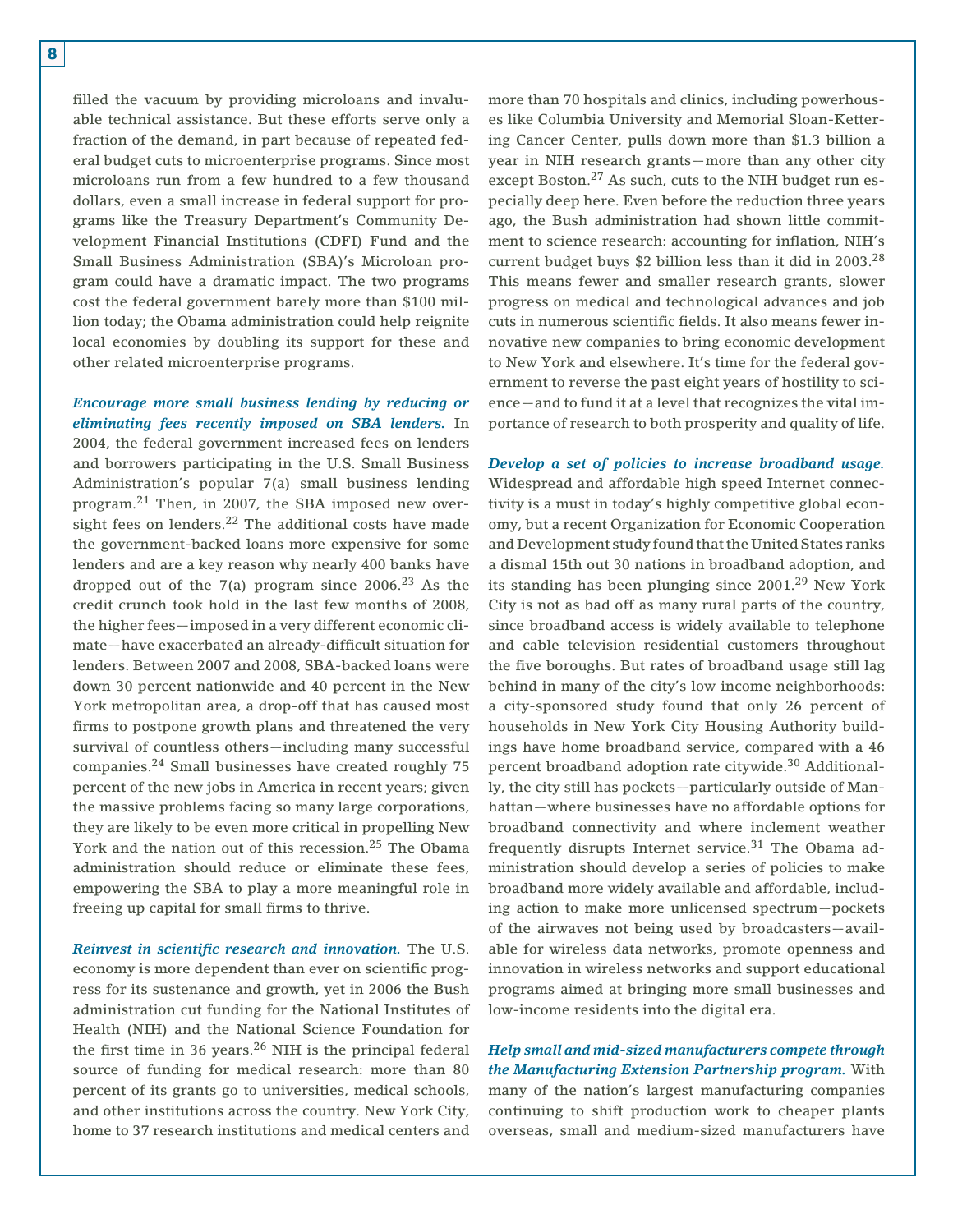become increasingly critical to the U.S. economy and to cities like New York. Thousands of these smaller, specialty firms have survived in the five boroughs, and now account for the lion's share of the nearly 100,000-strong manufacturing workforce in the city.<sup>32</sup> Maintaining and growing these manufacturers will be critical to New York's future efforts to diversify its economy, a key goal in the wake of the Wall Street meltdown. The federal Manufacturing Extension Partnership (MEP) program supports small and mid-sized manufacturing firms by providing consulting services on advanced manufacturing technologies and business practices that improve efficiency and profit margins. MEP's efforts to strengthen these manufacturers are particularly important today, when so many of the firms are struggling due to intense foreign competition, rising costs and sagging consumer demand. In New York City, home to a relatively old manufacturing base, the MEP program provides the technical and engineering assistance necessary for business owners to modernize their operations. Unfortunately, the program's budget has been slashed by President Bush, who unsuccessfully tried to eliminate MEP on multiple occasions. Upon taking office, President Obama should keep his campaign promise to double the program's budget.

*Strengthen the Community Reinvestment Act.* Since its passage by Congress in 1977, the Community Reinvestment Act (CRA) has had a monumental impact in helping to revitalize low-income communities in New York and around the nation. By forcing banks to undergo periodic reviews of their lending practices, CRA encourages banks to lend in poor, predominantly minority, neighborhoods—including many areas that historically had little or no access to banking services. The law has directly led to meaningful increases in home ownership and small business growth in poor areas. During this decade, the Bush administration and Congress weakened its regulations and de-emphasized enforcement. Few banks going through the review process received low scores from regulators.33 Meanwhile, banks in the middle range of assets—between \$250 million and \$1 billion—were downgraded from the more rigorous review process to an intermediate level of scrutiny. $34$  In addition, these midlevel banks no longer have to disclose as many details about their small business and community development lending to the public, depriving advocates of an important tool in holding them accountable.<sup>35</sup> The Obama administration should direct regulatory agencies to take a more vigilant approach to the CRA review process. Additionally, Congress should consider expanding the law to cover all home mortgage lenders, not only banks: in New York, non-bank mortgage lenders are among the largest lenders and account for a disproportionate amount of subprime lending in the city's minority neighborhoods.<sup>36</sup>

#### **HOUSING**

*Restore funding for public housing.* Since 2001, the federal government has failed to pay the New York City Housing Authority (NYCHA) over \$611 million for which it qualified under federal spending guidelines. $37$  The money was meant for the agency's operational budget and might have helped prevent a series of steep rent hikes and service cutbacks, including the closure of NYCHA community centers all over the city.<sup>38</sup> In addition, the Bush administration decreased payments to a critical NYCHA capital fund, contributing to an estimated \$6 billion backlog in capital work, including much-needed building renovations and repairs.39 Complaints about non-functioning elevators and other dangerous building conditions have spiked over the last few years. NYCHA manages nearly nine percent of the city's rental apartments, and over five percent of the city's population lives in NYCHA-run apartment buildings.<sup>40</sup> The federal government needs to fulfill its commitments to NYCHA and reverse eight years of disinvestment in public housing.

*Meet federal commitments to the project-based Section 8 program.* The project-based Section 8 program, which provides vouchers for landlords who provide low-rent housing for qualifying residents, has long been a critical source of affordable housing in urban areas like New York. But the program's budget, already overburdened relative to demand, was badly mismanaged by the Department of Housing and Urban Development (HUD) under President Bush. In each of the last two fiscal years, HUD requested insufficient funds from Congress, creating a budgetary shortfall valued at \$2.8 billion.<sup>41</sup> As a result, building owners began to receive payment assistance irregularly and were eventually required to sign revised short-term contracts. Experts, including a bipartisan panel in Congress, say the HUD policy of underfunding project-based Section 8 has shaken owner confidence in the program. As fed-up owners decide to end their participation, the likely result will be the loss of thousands of units of affordable housing across the country.42 New York City has 46,000 units in the program, which, in addition to serving low-income residents through partnering landlords, partially subsidizes NYCHA: up to 25 percent of vouchers can go to the local Public Housing Authority.<sup>43</sup> At a time when thousands of units in the state run Mitchell-Lama program are reverting to market rate, New York needs a firm commitment from the federal government to support project-based Section 8.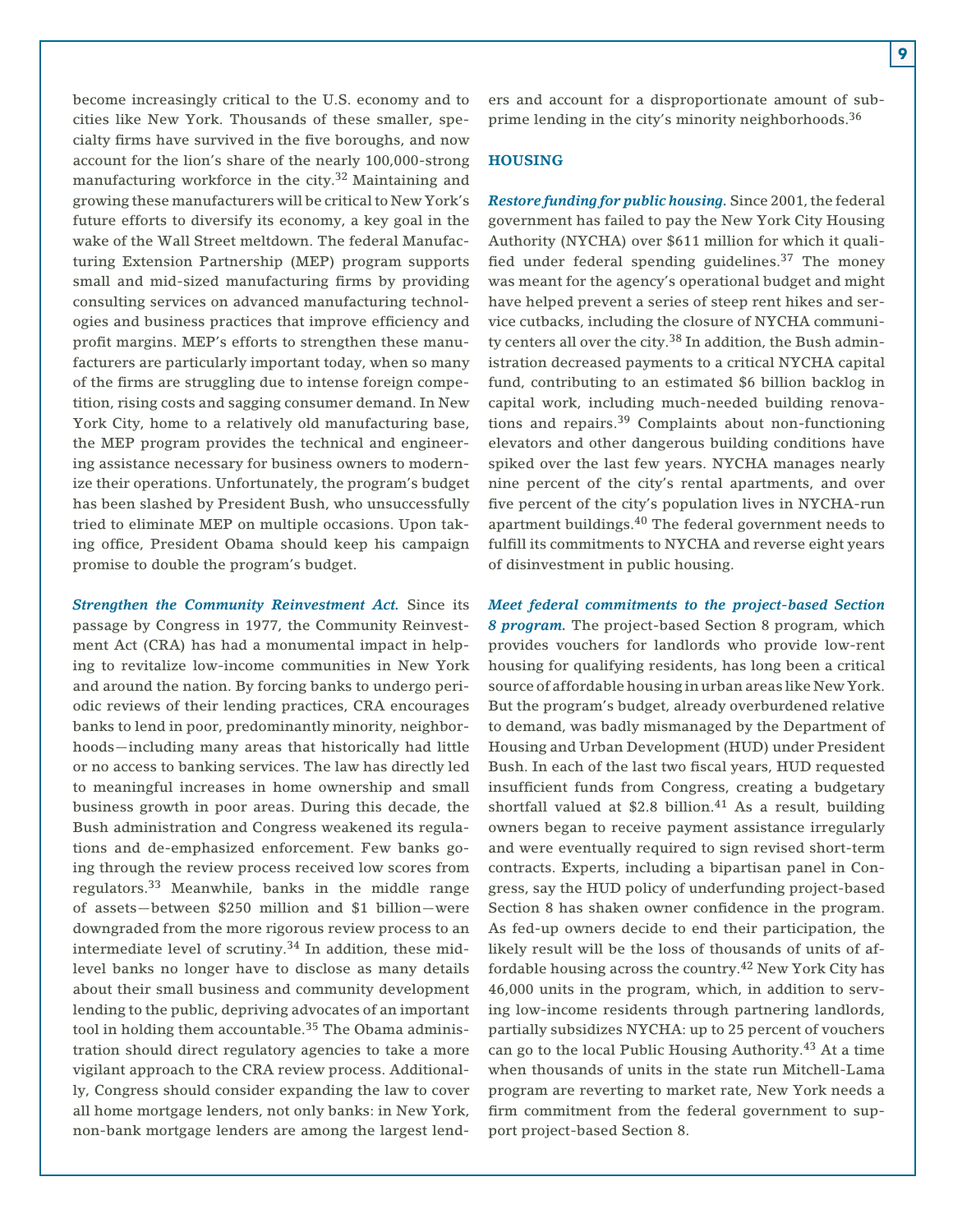*Do more to provide supportive housing for the mentally ill.* Over the last eight years, people with mental illnesses and other serious and long-term disabilities have faced tremendous unmet need for housing assistance in the United States.44 In New York City, home to a large population of low-income mentally ill people and an extremely limited stock of affordable apartments, the shortfall is particularly severe. As a result, tens of thousands of New Yorkers with mental illnesses are homeless, living with aging parents or being shuttled in and out of institutions—from foster homes and nursing homes to hospital and jails—that typically don't offer services needed to provide appropriate, long-term care.<sup>45</sup> Advocates estimate the unmet demand at 35,000 community-based supportive housing units in New York State—with the majority in the five boroughs.46 But according to Mike Hogan, commissioner of the New York State Office of Mental Health, the number could be far higher: over 150,000 New Yorkers receive federal benefits as a result of mental illness disability, but currently only 40,000 housing units, including group homes, are either available or in the pipeline.<sup>47</sup> Under President Bush, the federal government reduced funding for HUD's Section 811 program, the only federal housing construction program that helps very low-income people with serious and longterm disabilities to live independently in their communities.48 The Obama administration should support legislation introduced in the last Congress by Representatives Chris Murphy and Judy Biggert that would bring needed reform to the Section 811 program and increase funds for new projects.

*Support federal "right of purchase" legislation to help preserve affordable housing.* New York City lost 27 percent of its subsidized housing between 1990 and 2006, and is in danger of losing 18 percent of what's  $left<sup>49</sup>$ the result of Mitchell-Lama housing reverting to market rates and the under-funding of a housing preservation bill passed during the 1990s. New York needs federal policies that support long-term preservation, including legislation that would mandate a window in which the residents of subsidized properties—or their tenant association or other representing non-profit—have an opportunity to negotiate with owners who want to put their buildings up for sale or otherwise leave an affordable housing program.

*Enact new regulations to prevent "predatory equity" in multi-family buildings.* At the peak of New York's real estate boom in 2006, private equity firms bought up large

#### **OFFICE OF URBAN POLICY**

As the nation's largest metropolitan area, New York City potentially has more to gain than any other metropolis from the news that President-elect Barack Obama intends to create a White House Office of Urban Policy. This single voice for America's cities long has been missing from the national conversation: programs that directly or potentially support metropolitan areas are spread across at least a half-dozen Cabinet agencies, from Transportation to Agriculture. The result has been a scattershot approach to issues that affect urban communities—and, often, the neglect of cities' interests. Obama's pledge that the new office will "develop a strategy for metropolitan America" is most welcome in its implicit admission that no such strategy currently exists.

Obama has proposed a new paradigm for urban issues, focusing not on cities per se but "metropolitan areas." Considering that local economies cross jurisdictional lines—that suburban residents commute to jobs in central cities and, increasingly, vice-versa—this makes sense. But the yet-to-be-determined specifics—including how much (if any) funding will be at the disposal of the new Office—will determine whether the new administration is able to fulfill its promise for our cities. The first question that must be addressed is how, and to what extent, the Office of Urban Policy can transcend traditional turf battles and encourage or compel urban and suburban leaders to work together. The second is which of the many issues facing metropolitan regions—including many of those discussed in this report—offer the greatest potential for progress.

New York leaders should welcome the presence of a high-level official within the administration who is focused on urban issues, and the city's Congressional delegation should move quickly to forge ties with the new office (as well as to partner with Representatives and Senators from other urbanized states to set priorities). If Obama appoints Bronx Borough President Adolfo Carrion to head the office, as was reported in December, it would seem to improve the chances that the city's biggest concerns will get a fresh hearing in Washington. But rather than simply waiting for Carrion, or Obama, to set an agenda, New York's champions should be thinking hard—not in six months, but right now—about how the Office of Urban Policy can best help New York and other cities meet their many challenges.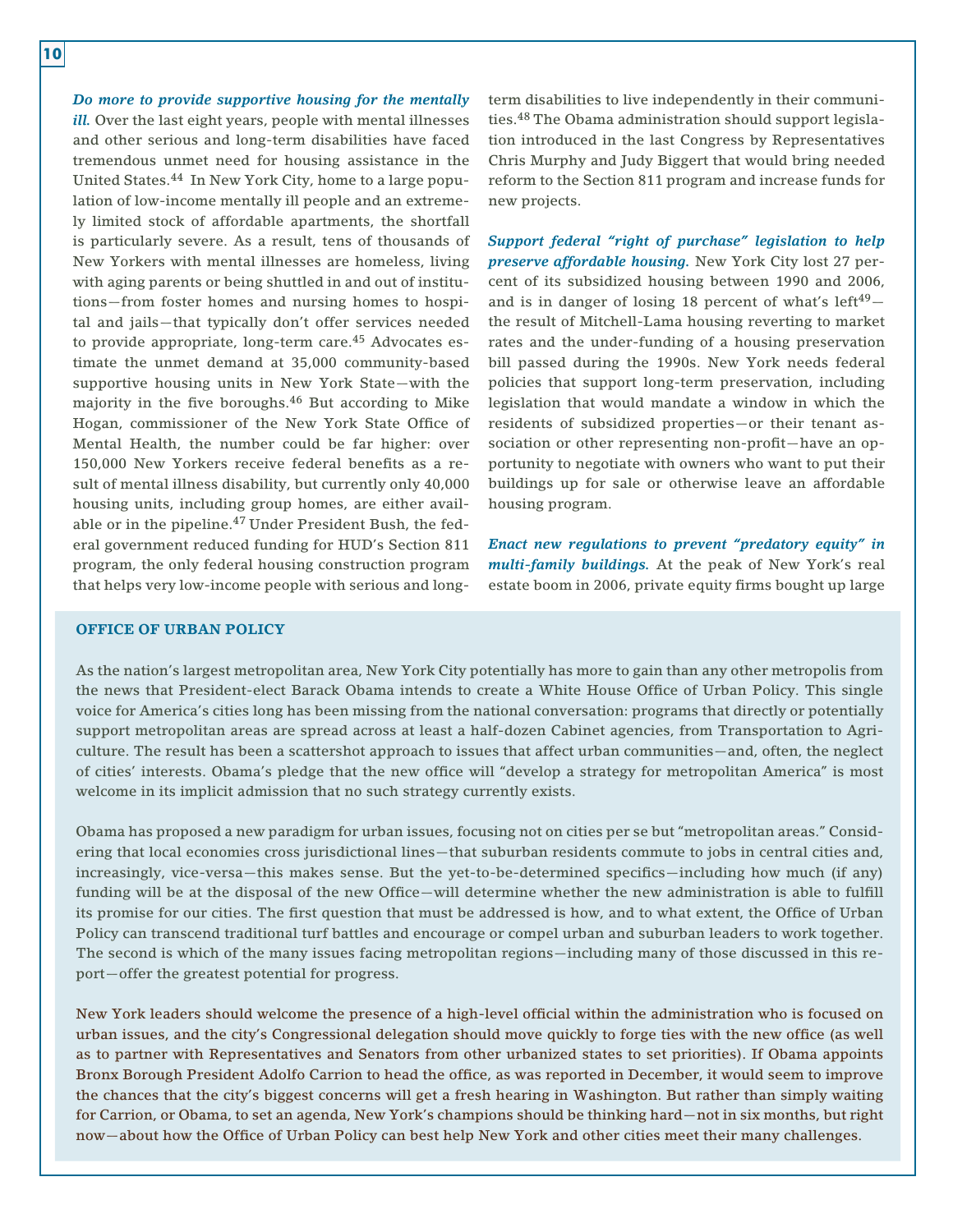multi-family buildings with high rates of rent controlled and subsidized units and got banks to extend inflated mortgages at speculative values.<sup>50</sup> The idea was to reduce operating expenses and convert the rent-regulated units to market rate, a practice experts call "predatory equity." This controversial practice has left hundreds of buildings and tens of thousands of units across the city vulnerable to default.<sup>51</sup> Just as it has done for sub-prime single-family mortgages, the federal government should regulate lenders to ensure that all multi-family mortgage loans adhere to responsible underwriting standards.

#### **IMMIGRATION**

*Take immediate steps to ensure that the 2010 Census does not undercount New York and other cities.* Like a number of other cities, New York has a lot riding on the upcoming U.S. Census. An undercount would have a ripple effect on all sorts of city services since the population tally determines how much funding the city gets in a range of areas. Even under normal circumstances, New York's large immigrant population presents a daunting challenge for Census takers to get an accurate count. But demographic experts fear that the federal government's recent aggressive stance toward undocumented immigrants could lead to many fewer immigrants completing their Census forms, a particular problem in New York since 37 percent of the city's population is foreign born.<sup>52</sup> Moreover, the Bush administration has underfunded and otherwise neglected the Census Bureau, and officials have de-emphasized partnership agreements with local groups that know the community and have the trust of foreign-born residents who might otherwise be afraid to talk with government workers. With the Census project only months away from beginning, the Obama administration must take immediate action to support partnership specialists at the neighborhood level in their efforts to ensure that the agency has the most complete list of local apartments and households. As Joseph Salvo, chief of the population division at New York's Department of City Planning, puts it: "Who can penetrate Corona? It has to be local people. There's so much fear now."53

#### *Allow the H-1B visa cap to respond to market demand.*

The federal government currently imposes a cap on H-1B visas, which are set aside for foreign nationals who have a job offer from an American employer in an occupation requiring specialized knowledge, such as engineering or computer science. The cap is set at 65,000 each year, with another 20,000 slots made available to people who graduate from U.S. educational programs. But demand vastly outpaces supply: in 2007, employers submitted more than

150,000 applications for H-1B visas just on the first day government would receive them.<sup>54</sup> H-1B visa holders are a key asset for New York City-area employers; according to the Partnership for New York City, employers in the tri-state region employ 21 percent of all immigrants with H-1B visas, a larger share than the state of California.<sup>55</sup> Most New York City-area employers that apply for H-1B visas are "small businesses that require foreign talent to connect them to global markets."56 The Partnership also found that the city is losing thousands of jobs because current visa policies force companies to forego potential hires or relocate entirely, creating what one official with the organization calls "a talent crisis." To alleviate the squeeze, federal administrators should allow the H-1B visa cap to respond to market demand. They also should grant an exemption from the H-1B cap for students with higher degrees in science, technology, engineering and math, and make it easier for employers to obtain L-1 visas, which allow them to transfer their employees from other countries to offices in the United States.

*Expand funding for ESOL instruction.* Immigrants have helped to revitalize dozens of neighborhoods around the five boroughs and made major contributions to the New York City economy, but limited English proficiency continues to restrict their full engagement in the political, economic and cultural life of the city. A full quarter of New York's working-age adults—more than 1.3 million individuals—were found to have limited English proficiency as of 2006.<sup>57</sup> Despite this enormous need, however, just 44,307 residents—3.4 percent of the total—were enrolled in publicly-administered English for Speakers of Other Languages (ESOL) programs that year.<sup>58</sup> The gap between demand and supply has been widening for years: nearly 1 million immigrants came to New York City during the 1990s, and the five boroughs added over 700,000 more between 2000 and 2006.<sup>59</sup> As immigrants comprise an ever-larger share of the city's workforce, this represents a critical economic development challenge for leaders at all levels of government. In 2006, New York State's education department administered about \$74 million in funds to support ESOL, but less than a quarter of this total came from the federal Workforce Investment Act (WIA).60 The next administration and Congress should invest in the nation's growing immigrant workforce with a significant increase in federal funding for English-language instruction. One useful action would be to pass the Strengthening Communities through Education and Integration Act, a bill introduced in July 2008 that would appropriate hundreds of millions of dollars for ESOL funding and fund a national research and development center focused on adult education. The measure would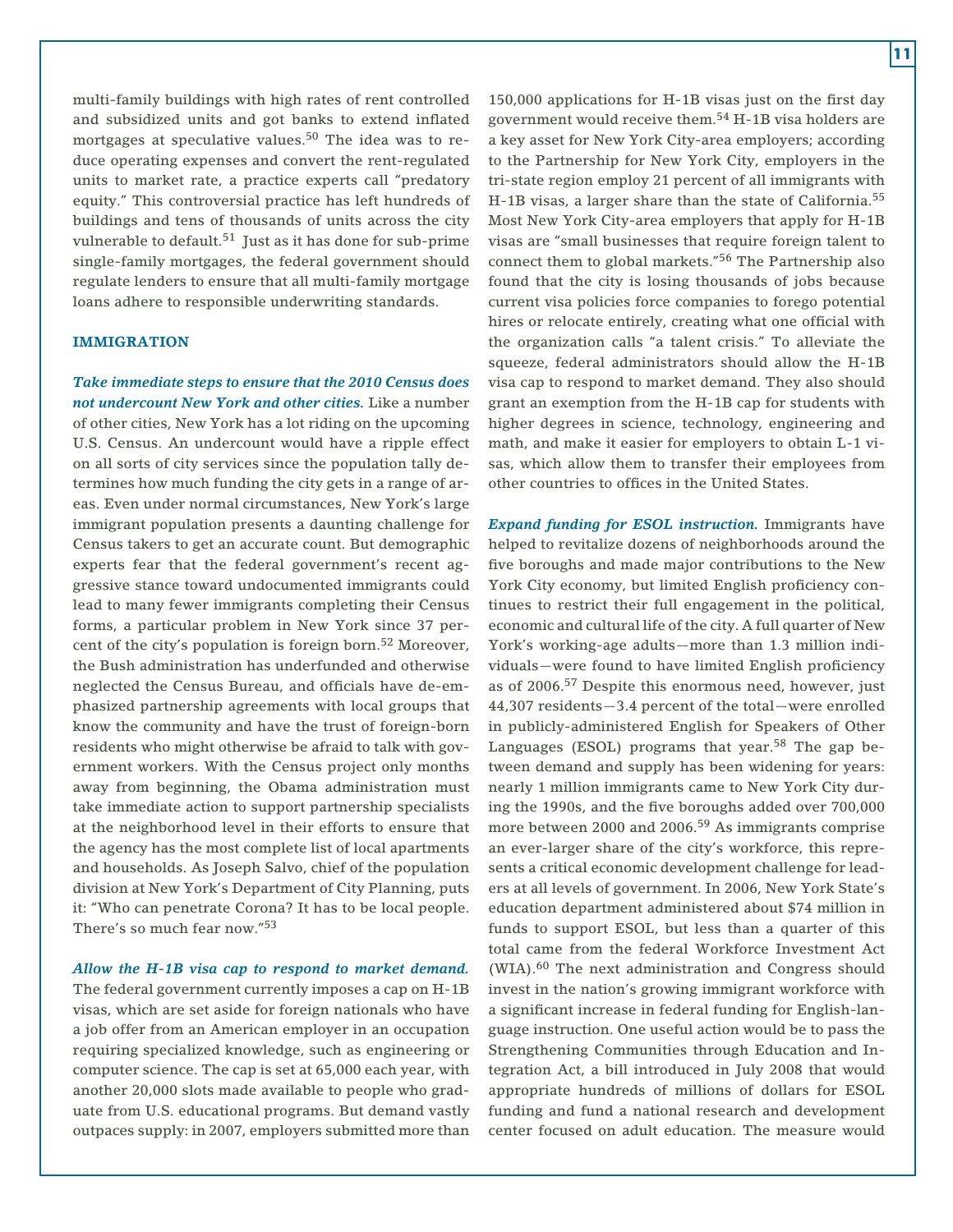also provide grants to states for integrated English literacy and civics education programs, and amend the Internal Revenue Code to make employers eligible for tax credits of up to \$1,000 per employee for expenses incurred in providing adult education and literacy programs.

#### *Eliminate barriers for high-achieving undocumented immigrants to attend college by passing the DREAM Act.*

Nationally, about 65,000 undocumented students graduate from high school each year—and it's estimated that 4,000 of them, about six percent of the total, are from New York City high schools. 61 Yet few of these undocumented students go on to college or are able to find jobs that pay a family-supporting wage, largely as a result of their immigration status. This proposed federal legislation would allow high-achieving immigrant students who have been in the country for at least five years and completed at least two years of college or served in the military to gain legal permanent resident status after a six-year conditional period.

#### **EDUCATION**

*Improve access to higher education.* It's a painful irony for too many families in New York and across the nation that even as a college degree becomes a virtual necessity for anyone aspiring to the middle class, the rising cost of higher education pushes that degree further out of reach. The gap between average family earnings and average college costs has been widening for years, and financial aid does too little to make up the difference. For instance, in 1987-88, the maximum Pell Grant of \$2,100 covered fully half of average tuition and fees and living expenses at four-year public colleges and universities, and 20 percent of the costs at private institutions. Twenty years later, the maximum Pell Grant was \$4,310—equaling less than a third of the average published price at four-year public colleges and universities, and just 13 percent at private schools.62 Another indication of the burden of college expenses on families of modest means is found in a recent report by the National Center for Public Policy and Higher Education: even with financial aid, poor and working class families in New York state must devote 37 percent of their annual income to pay the costs for a fouryear college.<sup>63</sup> Worse, the strain on state budgets and the contraction of the economy—which has shriveled schools' endowments and slowed borrowing—will make higher education even more expensive over the next few years. Increasing federal support for higher education, perhaps in return for students dedicating time to national or community service as President-elect Obama has proposed, is an economic necessity for the country—and for New

York City, which depends on a highly skilled workforce for its economic viability.

*Support early childhood education.* The election of Barack Obama, and his subsequent selection of Chicago Schools Superintendent Arne Duncan to serve as Secretary of Education, has raised hopes among advocates for early childhood education that they have a committed friend in Washington. Obama has pledged \$10 billion to support programming in this area, mindful of research suggesting that every dollar invested in early schooling yields a return of as much as \$10 in public money saved on expenses for special education, crime and incarceration, and social welfare services later in life.64 In New York, an infusion of federal resources could help state and local officials finally fulfill a longstanding pledge to provide universal pre-kindergarten. Though most advocates believe the city is making progress toward that goal, tens of thousands of eligible four-year-olds are not currently served at all, and many of those who are in pre-K have only half-day programs of questionable quality.<sup>65</sup>

*Mend, don't end, the No Child Left Behind Act.* Over the eight years since the No Child Left Behind Act (NCLB) passed Congress with strong bipartisan support, the law has come under fire from both the left and right. But the measure's key insights—that schools must be accountable, and that society has an enormous stake in closing the achievement gap that separates students along lines of race and class—remain crucially important for New York City, where the persistence of the achievement gap between white and non-white students poses a potentially devastating threat to our local economy. Setting true national standards for academic assessment, rather than allowing states to game the numbers, is one key. Another is fully funding the law: between Fiscal Years 2003 and 2008, NCLB short-changed New York City schools by a breathtaking \$3.3 billion dollars.<sup>66</sup> That money could be used to relieve overcrowding in many of the schools deemed to be "in need of improvement." It could also be used to raise teacher pay and ensure that services promised under the legislation, from after-school tutoring to language access for parents, are delivered at the needed levels. Another needed NCLB reform is doing more to ensure that the best teachers are working with the students who need them most: currently, students in schools that serve low-income minority communities are twice as likely as other students to have teachers with three years of experience or  $less<sup>67</sup> - a$  state of affairs that plays out every day in New York City classrooms. The federal government should encourage local districts to more equitably distribute teachers throughout the system, using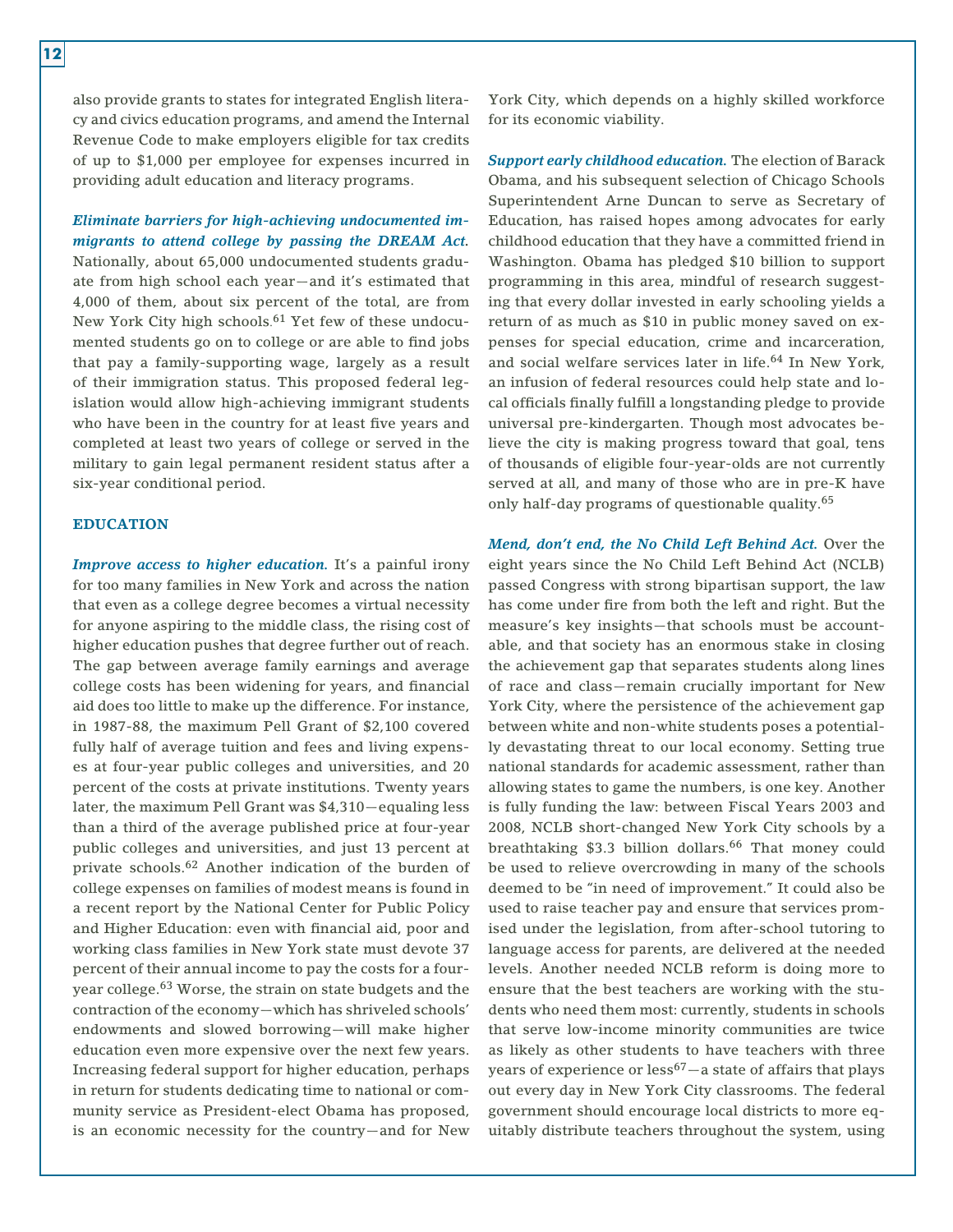carrots (bonuses for high-performing teachers who take tougher assignments) as well as the stick of threatening to withhold funds for non-compliance.

*Revise how graduation rates are calculated to remove incentives that currently reward "push-outs."* The federal NCLB Act has unintentionally provided an incentive for schools to improve their graduation rates by encouraging struggling and at-risk students to "disappear"—no longer come to school and not count toward NCLB metrics. Under the new administration, the federal Department of Education should require schools to track not only the four-year graduation rate<sup>68</sup>, but also the rates for five-, six-, and seven-year graduation, and explore creating a fund to provide more resources to schools with large numbers of high school students persisting beyond four years. Considering the disproportionately large numbers of students in New York City who might reasonably need more than four years to graduate—English Language Learners, students with disabilities, and students who face educational disruptions as a result of involvement in the foster care, homeless or juvenile justice systems this relatively small step will bring significant benefits at the city level. Given the prevalence of students who need extra time for a number of reasons, and how important high school completion is for future economic prospects, this option should be supported, not stigmatized.

*Support career and technical education.* Lost in the recent controversies around the No Child Left Behind Act and other measures of education reform has been the emergence, in states and cities across the U.S., of new approaches to vocational education, now known as career and technical education (CTE). CTE programs and related models such as Career Academies<sup>69</sup> have shown promise in lowering high school dropout rates and boosting academic attainment, particularly among high-risk student populations such as non-white males from low-income families. In New York City, CTE students graduate at higher rates and are four times less likely to drop out of high school than the citywide averages for all high school students.70 The programs offer participants multiple roads to both post-secondary education and career-track employment, serving the labor market needs of employers in high growth areas like health care and information technology. The time is right for the federal government to help address some of the key needs in this field, such as developing integrated curricula that offer academic instruction in the context of career-preparatory course sequences, facilitating closer ties between classrooms and the workplace (including teacher "externships" with companies and hiring teachers from the private sector),

and supporting the development of teachers, counselors and other school personnel to offer more effective CTE programming. The Obama administration and Congress can pursue these goals through the pending reauthorization of NCLB and by amending the Carl D. Perkins Career and Technical Education Act.<sup>71</sup>

#### **WORKFORCE DEVELOPMENT**

*Increase the federal investment in the Workforce Investment Act (WIA).* The shortcomings of publicly supported workforce development programs are always most painfully exposed during an economic downturn, and the current one is no exception: the *New York Times* reported in late November about the unprecedented surge of jobseekers at the nation's one-stop centers, overwhelming their capacity to place individuals into jobs.<sup>72</sup> The lack of capacity that bedevils the one-stops today is in large part the bitter fruit of decades of disinvestment: in inflation-adjusted dollars, federal support for workforce programs has declined by more than one-third since  $1985.^{73}$ The trend has accelerated in this decade, with the federal commitment falling by more than \$2 billion over the last six years. No local community has been hit harder than New York City, where the federal allocation under WIA plunged by 75 percent between fiscal years 2001 and 2008, from \$116 million to \$66.4 million.<sup>74</sup> This has meant less money to train unemployed adults, assist atrisk young people both in and out of school, and provide teens with summer jobs—a real problem for New York since the city's poverty rate remains over 20 percent, its labor participation rate is well below the national average, and more than 150,000 young people between the ages of 16 and 24 are neither in school nor working. It has also impeded the development of new programs that might have greater long-term positive impact for workers and employers. Reversing this trend—as President-elect Obama has indicated he intends to do—would go a long way toward furnishing jobseekers and businesses with the support they need.

#### *Require coordination of programs under the WIA umbrel-*

*la.* New York City suffers from a lack of connective tissue between Title I of the federal Workforce Investment Act, which supports programs to place individuals into jobs and improve their earning power and career prospects, and Title II, which aims to support literacy efforts in local communities. Literacy is a key input to an individual's employability, and an issue of particular significance for New York's approximately 200,000 disconnected youth. But in the absence of a statutory requirement that local workforce areas coordinate both sets of programs, there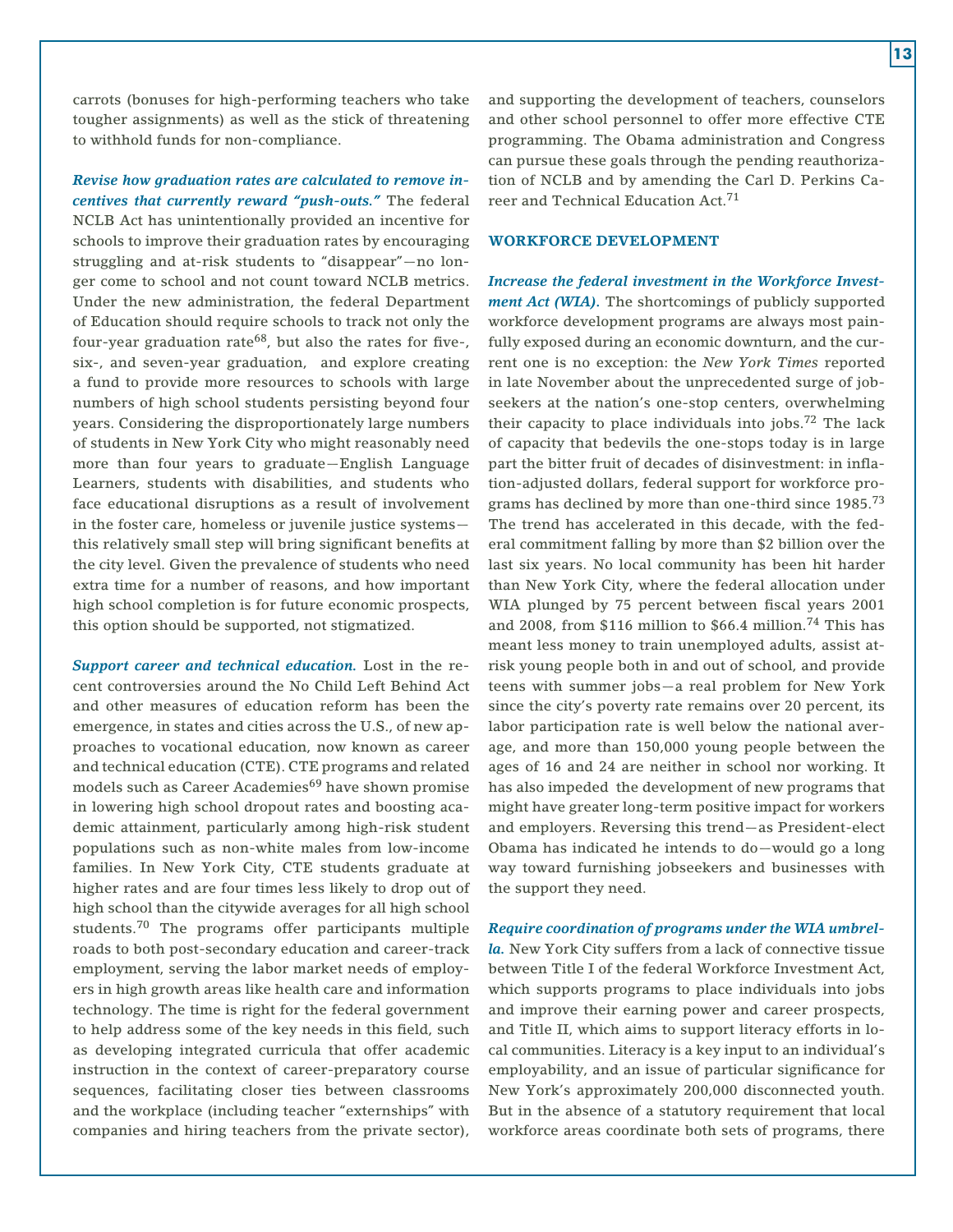is little or no communication between the city agencies responsible for administering them. This disconnection badly hampers the program efforts of those agencies and the providers with which they contract. The Obama administration and Congress should mandate closer coordination of workforce programs as part of a larger reform of employment and job training programming.

*Decouple WIA's funding formula from the unemployment rate.* New York City's federal workforce cuts over the past several years have stemmed in significant part from the city's lower unemployment rate over that period. This is illogical in several ways: for one, if the unemployment rate is a true indicator of labor market health, the city is being punished for its own success. But the unemployment rate—omitting as it does discouraged workers, youth interested in jobs but not actively looking, and other groups targeted for service by the workforce system—is not a good indicator. Its use in this regard reinforces the unhelpful orientation of the workforce system toward serving short-term needs rather than helping to put workready individuals on a path toward careers and assisting those with more significant barriers to employment.

*Include funding for a standalone Summer Jobs program for youth.* Through 1999, the federal government allocated billions of dollars to cities to support summer employment for teens. When the Workforce Investment Act went into effect, however, this funding source disappeared—and despite a large increase in the city's commitment and significant improvements to the program itself, the Summer Youth Employment Program (SYEP) in New York City has never since approached the participation numbers of 1999. SYEP enrollment in 2008 is less than 70 percent of the number from that year—even as Gotham's rate of teen job-holding is last among the 50 biggest cities in the U.S.75

#### *Set national goals of prevention and recuperation for disconnected youth, and appoint a policy coordinator to work across Cabinet agency lines in meeting the targets.*

New York City has more young people not working or in school than anywhere else in the  $U.S.^{76}$  But the problem is by no means limited to the city, and the silence from Washington has allowed the problem to worsen. An on-the-record commitment from the president and Congress, coupled with federal matches for local efforts to lower those numbers, would greatly strengthen efforts to address the problem. A presidential appointee with the clout to oversee an effort that engages multiple agencies could spearhead the task.

#### **REDUCING POVERTY AND ASSET BUILDING**

*Expand the Federal Earned Income Tax Credit (EITC).*  Since first enacted in 1975 and expanded under Ronald Reagan in 1986, the Earned Income Tax Credit has enjoyed tremendous bipartisan political support. The EITC is designed to "make work pay," rewarding lowwage work by essentially supplementing meager earnings through the refundable credit. The result has been to lift millions of American families out of poverty. More than 1.4 million New Yorkers claimed an estimated \$2.6 billion through the EITC in 2004.77 The EITC offers no assistance, however, to millions of extremely low-income individuals—including single workers (with or without children) and families with three or more children—who currently are not eligible for the credit. President-elect Obama should follow through on his campaign pledge to expand the EITC, perhaps adopting Mayor Bloomberg's proposal to lower the qualifying age for workers without children from 25 to 21, triple the maximum benefit for these individuals to \$1,236 (from \$412), and raise the maximum qualifying income to \$18,040 from the current cap of \$12,120.<sup>78</sup> An expanded EITC should also eliminate the "marriage penalty" that limits the benefit for married couples with children to a fraction of what unmarried couples with children receive under current law.

*Initiate new efforts to help low-income Americans build assets.* Even before the nation's economy collapsed last year, millions of Americans were already asset poor, meaning that they don't have enough in savings to subsist at the poverty level for three months. With the personal savings rate in the United States under one percent until recently, it's clear that the problem afflicts a wide spectrum of Americans.<sup>79</sup> But low-income families are especially affected: three-quarters of working poor families are asset poor and 30 percent have zero or negative net worth.<sup>80</sup> Considering that nearly one in five New Yorkers live below the federal poverty line and a similar percentage teeters on the edge, it is not surprising that the city has more than its share of asset poor residents;<sup>81</sup> in fact, asset poverty is more common in New York than any other state. $82$  Some federal government programs already encourage savings, such as the tax advantages for individual retirement accounts, college savings and 401(k) plans, but since they are focused on tax deductions, few low-income individuals take advantage of them. The Obama administration should initiate a bold new program to help Americans—particularly poor and working poor individuals—build lifetime savings. Policy thinkers have floated a number of innovative proposals to this end, such as providing a \$500 child savings ac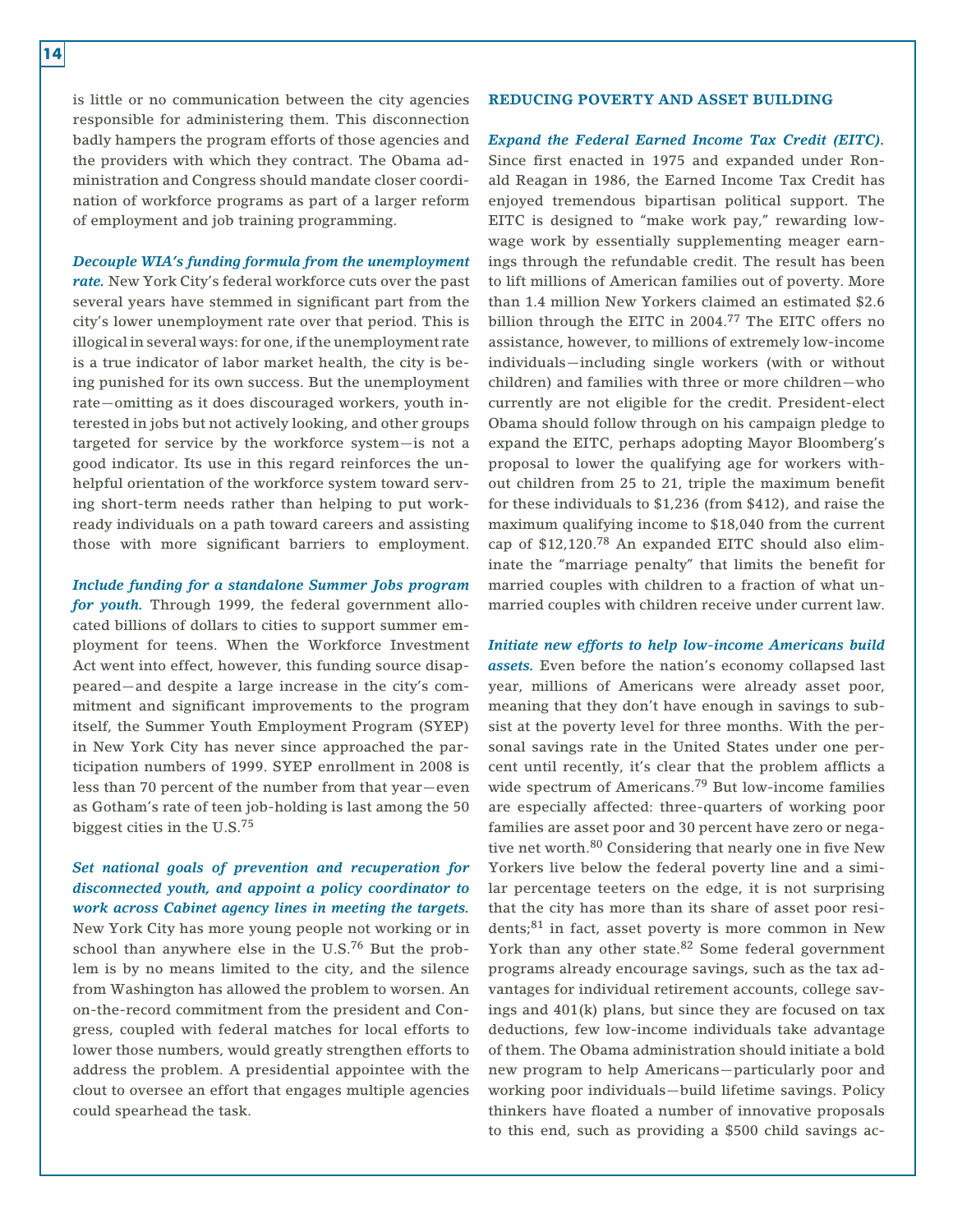count for every newborn child that could be used only after the child turns 18 and only for a few purposes, such as paying for college—an idea that has drawn bipartisan support in Congress. Two other possible directions are to institute a universal 401(k), which would use government funds to match retirement contributions made by middle-income and lower-income workers and create a new refundable tax credit for retirement savings, or to create an incentive for low-income individuals to dedicate a portion of their annual tax refund to savings accounts by matching a percentage of the deposits that are maintained for at least a year.

*Adjust food stamps rules to expand eligibility and participation.* The New York City Coalition Against Hunger found that through 2006, 1.3 million New Yorkers—one in six—lived in "food insecure" households, defined by the U.S. Department of Agriculture as "at times, uncertain of having, or unable to acquire, enough food for all household members because they had insufficient money and other resources for food."83 Current federal policy rewards jurisdictions that make process improvements rather than those that demonstrate success in reducing hunger and food insecurity. This creates incentives for local governments to embrace ever more stringent processes for enrollment, including anti-fraud measures such as fingerprinting. While it is of course important to guard against fraud, research suggests that a consequence of the frustrating application process is that more than half a million New Yorkers do not receive assistance for which they qualify.<sup>84</sup> Raising the eligibility level for food stamps from its current 130 percent of federal poverty would remove a big disadvantage for New York and other communities where the cost of living is well above the national average. One method could be to provide a partial or complete federal match for states and localities that choose to set the eligibility higher than the federal level.

*Increase the federal commitment to child care.* While child care might not be the first thing that comes to mind when considering work and poverty, it is absolutely crucial for parents transitioning off of public assistance to have stable child care arrangements if they are to find and retain steady work. Unfortunately, child care for low-income families in New York City is difficult to access: the city can serve fewer than 100,000 of the nearly 350,000 children age six or younger who qualify for programs.85 If a major new federal investment in child care is not possible in the short term, a more fiscally and politically palatable alternative might be to make the Child and Dependent Care Tax Credit (CDCTC) more generous and fully refundable. Currently, the CDCTC is limited

in availability to two-earner parents only and non-refundable—meaning that it offers no help to couples with earnings too low to owe taxes. The Tax Policy Center of the Brookings Institution projects that if the CDCTC were made fully refundable, the share of benefits going to the poorest 40 percent of households would increase more than eightfold, from four percent to 33 percent.<sup>86</sup>

#### **ENERGY AND ENVIRONMENT**

*Create a large-scale, nationwide initiative to retrofit buildings.* During the campaign, President-elect Obama promised major federal investments in green technologies like wind and solar power as a strategy to curb carbon emissions and wean the country off foreign oil. But any sustainable energy plan should include support for energy efficiency programs that provide incentives, financing and expertise for the retrofitting of old buildings. Due to a host of factors including a lack of proper insulation and inefficient lighting, the average American building wastes nearly a third of the energy it consumes, according to the Environmental Protection Agency.<sup>87</sup> Cutting down on that waste is not only the cheapest and easiest way to curb emissions, it also reduces energy bills for struggling families and businesses and has the potential to create thousands of job opportunities for energy auditors, light technicians and other retrofit-related services. No American community has more to gain here than New York City: the percentage of global carbon emissions caused by buildings is much higher here than the average (79 percent in New York; 40 percent nationwide).<sup>88</sup> Federal support for retrofit programs could help augment the scattered local programs already in existence, or it could provide start-up capital to implement new programs like on-bill financing, which provides zero percent interest loans that homeowners and small businesses can repay over time through an added charge on their electricity bills.

*Undertake infrastructure investments that would reduce sewage overflows.* Like other older cities, New York's combined sewer system—which drains bathroom waste and rainwater in the same network of pipes—routinely gets overwhelmed when the city experiences a heavy rainstorm, forcing excess water and sewage into the city's rivers, bays, creeks and canals. Each year, roughly 27 billion gallons of untreated wastewater flow into the city's waterways.89 New York desperately needs to address this crisis, both to comply with the Clean Water Act and to ensure that the city's waterways are safe for swimming, fishing and recreational boating. The federal government could help the city use existing technology to capture the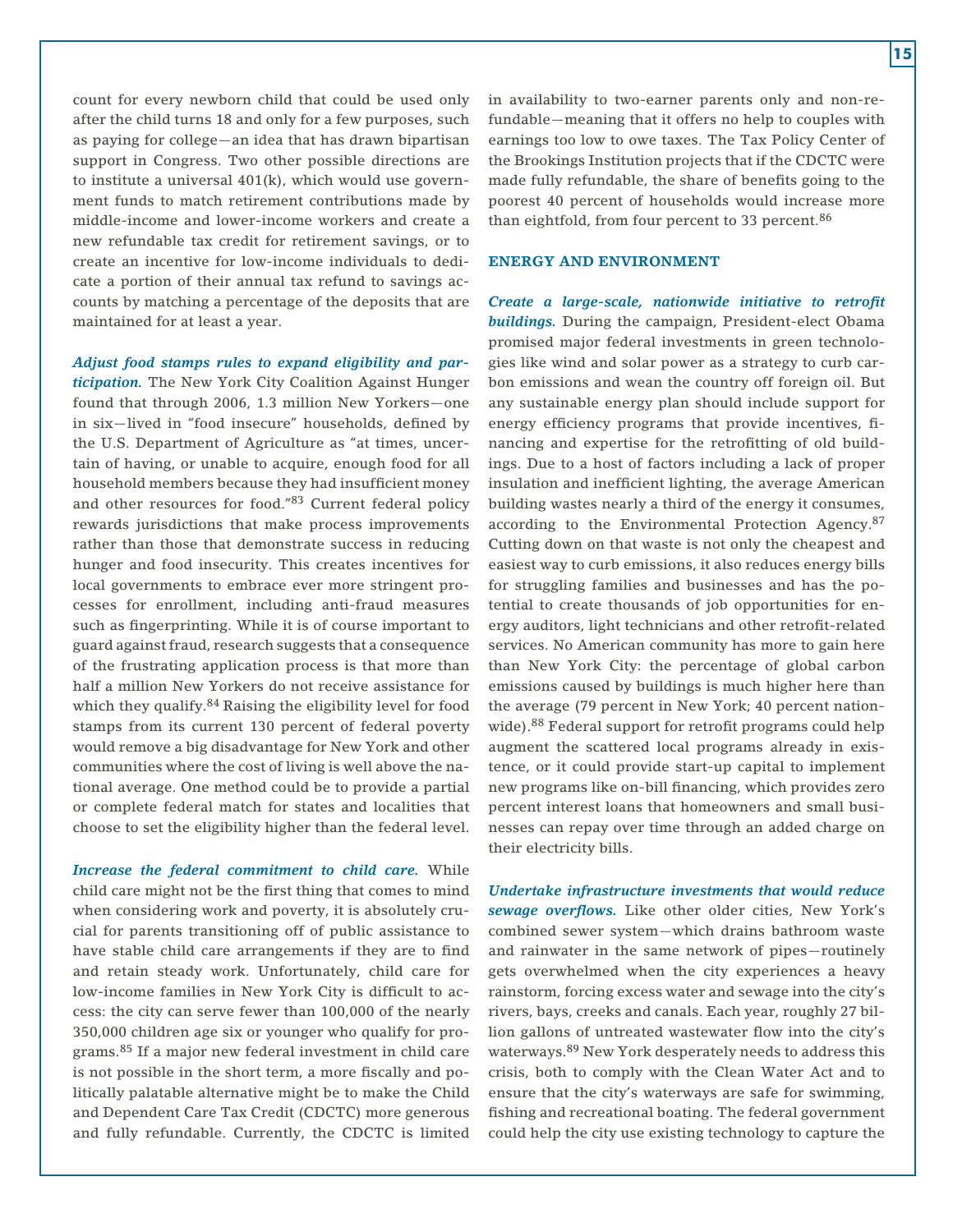storm runoff before it floods into the sewer system, from building swales to developing an extensive system of green rooftops.

*Rebuild the nation's outmoded electricity delivery system.* Perhaps more than any other city, New York City pays the price for its archaic electric grid. The city's aging electricity infrastructure has led to steam pipe explosions and several costly blackouts over the last few years. And as the city's peak demand continues to increase—the result of a growing population and increased use of energy-hogging appliances like flat screen TVs—the risk of future blackouts rises exponentially. The present grid also routinely blocks wind generators upstate from bringing their commodity quickly and efficiently to market, preventing city residents from accessing cheaper (and cleaner) forms of electricity. $90$  That's partly why electricity bills are higher in New York than anywhere else in the nation except Hawaii.<sup>91</sup> The Obama administration could address this unfortunate situation by embracing Al Gore's plan for reducing carbon-based sources of energy through the construction of a unified national smart grid or "electronet."92 Such an innovation would include two interchangeable parts. The first is the construction of an integrated national grid that would incorporate mostly autonomous regional systems into one nationwide network, enabling solar plants in Arizona and wind farms in South Dakota to power homes in New Jersey. The second is investment in smart grid technology, which would require transforming an analog-controlled system into a digital one. Among other things, a smart grid would enable energy providers to charge different prices at different times of day; this would drive down peak demand and therefore the need for new power plants—as more customers chose to consume electricity when it's cheaper to do so. Considering jurisdictional issues and state budget constraints, the federal government is probably the only entity capable of organizing and financing the construction of such a network. According to the U.S. Department of Energy, the cost of a national grid alone would be \$60 billion; utilizing smart grid technology could raise the price to  $$400$  billion.<sup>93</sup> But most of that money would be recouped in only a matter of years, as the new grid would make much more efficient use of the available energy supply and drastically reduce the number of costly blackouts—an advantage New Yorkers, in particular, will have no trouble understanding.

*Address global warming by enacting a carbon tax or a "cap and trade" system.* Thanks largely to its density and relatively few automobiles per capita, New York is the nation's most environmentally efficient city.<sup>94</sup> But it is by no means immune from the devastating impacts of global warming. Unless greenhouse gas emissions are seriously reduced in the years and decades ahead, scientists believe that the city could experience nearly a quarter of all days each year with temperatures rising above the 90 degree mark.<sup>95</sup> The sharp increase in temperatures would drive up energy usage for cooling, magnifying the problem as well as threatening the health of New Yorkers.96 In addition, as a coastal city New York is particularly vulnerable to rising sea levels and intensifying storms. Serious flooding could become much more frequent, potentially putting large parts of the five boroughs under water.<sup>97</sup> While state and municipal officials around the nation, including those here, are beginning to address the problem, only the federal government has the capacity to curb carbon emissions at the scale needed to make a meaningful impact. The Obama administration and Congress should tackle the issue head on by raising the cost of producing greenhouse gas pollution. Two widely discussed options to do so are instituting a carbon tax or implementing a cap and trade system. A carbon tax would essentially charge a fee for all fossil fuels on the basis of their carbon intensity, or ratio of carbon dioxide to energy. Under a national cap and trade system, generators of energy (private companies or other entities) would purchase from the government emissions permits that determine how much carbon they can emit; those that that exceed their cap must buy credits from generators that have emissions below the cap. This system creates a price pressure on carbon, which makes burning coal a less attractive option.

#### **HEALTH**

*Make universal health insurance a reality.* Even before the economic downturn, a staggering 47 million Americans, including 2.5 million New Yorkers, were without health insurance.<sup>98</sup> With hundreds of thousands of Americans losing their jobs in recent months, the already alarming number of uninsured individuals is undoubtedly getting much worse, since most Americans have health insurance through their employer. Many of those fortunate enough to have insurance are struggling under the weight of mounting costs for health insurance premiums, which on average have risen 87 percent since  $2000$ –far exceeding the increase in wages.<sup>99</sup> As a result, a once unthinkable situation has become fairly commonplace: individuals with full-time jobs cannot afford health coverage. According to a recent Kaiser Family Foundation study, the percentage of employers offering comprehensive health insurance decreased by nearly 10 percent since 2000.100 The current situation is a national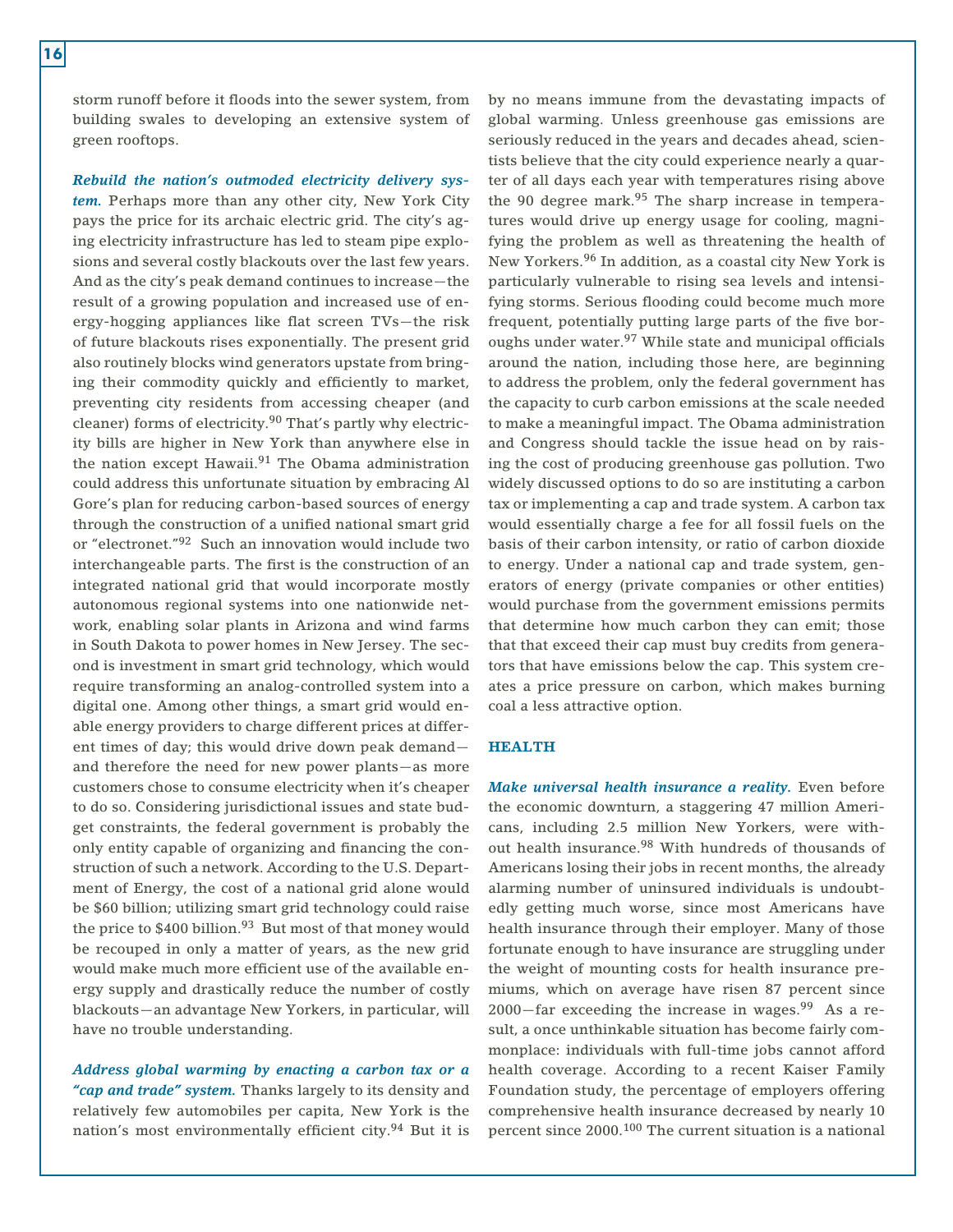disgrace, as well as a drain on the country's economic competitiveness. President-elect Obama should make it a top priority to follow through on his campaign promise to move the nation towards universal coverage. New York would benefit greatly from a new national commitment to universal health insurance, in part because the city has a high share of low-income individuals, artists, freelancers and other self-employed workers—all groups which are more likely to be uninsured.

*Increase the Federal Matching Assistance Percentage (FMAP) for Medicaid.* Because the federal matching rate for state Medicaid programs is determined by average per capita income instead of the poverty rate, New York's Medicaid program, the biggest and most expensive in the nation, receives only 50 cents from the federal government for every dollar spent from Albany—the lowest rate in the U.S.<sup>101</sup> The low rate places a heavy burden on the state budget in good times and bad; now, as tax revenues plummet in the deepening recession, New York's lawmakers are faced with devastating choices. The federal government should either change the way it determines the FMAP rate to account for the rate of poverty (New York's is unusually high), or else it should increase the FMAP rate for any state willing to expand coverage. New York State Medicaid Director Deborah Bachrach estimates that with a higher matching rate the state could immediately approve one million additional people for Medicaid benefits.102 Also, increasing the FMAP rate has proven to be a powerful economic stimulus tool: as former National Economic Advisor Gene Sperling recently testified, a 2004 study by Families USA found that increasing the FMAP rate by 2.95 percent would bring a return of \$3.85 million in business activity for every \$1 million in Medicaid investment.<sup>103</sup>

*Create a national public health strategy to combat obesity.*  In early 2008, the New York City Department of Health and Mental Hygiene released a study showing that the city's rates of obesity and diabetes both climbed 17 percent from 2002 to 2004.104 When it was published, Health Commissioner Thomas Frieden noted that obesity and its common by-product, Type II Diabetes, are now the only widespread diseases in the city that are becoming more prevalent.105 A spate of recent research has shown that both diseases disproportionately affect low- and middleincome urbanites and minorities. One such study, conducted by the San Antonio-based Social and Health Research Center, suggests that a lack of affordable healthy food is in large measure to blame; the group found that 44 percent of inner city children actually consumed fewer calories than recommended, yet a third among this group

were obese due to an inappropriate diet.<sup>106</sup> Cities are in desperate need of a national health strategy that pays particular attention to health education and food availability. For example, Congress could write physical and health education requirements into the No Child Left Behind Act, revise food assistance programs, and limit or shut down counterproductive federal subsidies that support unhealthy products like corn syrup.

*Provide financial incentives to doctors who adopt comprehensive electronic health records (EHR).* New York City and State have invested millions of dollars in programs designed to get clinics, hospitals and independent practices to transfer patient information into electronic documents, a step that experts argue would improve both the cost efficiency and quality of healthcare delivery. For example, the RAND Corporation estimates that the annual savings nationally from the widespread adoption of health information technology could average almost \$81 billion.<sup>107</sup> But local governments can't do it alone. By the end of 2009, New York City will have helped 1,000 health care providers adopt comprehensive EHR—enough to make it the largest program of its kind in the country—but it's still a drop in the bucket compared to the total number of providers in the city.<sup>108</sup> Nationwide, only 12 percent of doctors have moved their patient information—including prescriptions and lab results—out of those manila folders and into readily available electronic systems.<sup>109</sup> (Imagine if only 12 percent of libraries had their card catalogues online at this late date.) Federal tax incentives and/or bonus payments through Medicare and Medicaid that complement New York's existing EHR efforts could help make the city a model for the rest of the country.

#### **ARTS**

*Streamline the visa process to make it easier for musicians, artists and other creative professionals to enter the country.* New York City's longstanding reputation as a cultural mecca will suffer if international artists who want to perform at the city's hundreds of clubs, concert venues and award shows are unable even to enter the country. Under current policies, artists often have to wait months to obtain a temporary visa that allows them to enter the country; sometimes their requests are denied altogether, as happened to British pop star Lily Allen, who couldn't gain entry to the U.S. to perform at the 2007 MTV Video Music Awards. <sup>110</sup> Other established artists that have toured the United States in the past, like Britain's Hallé Orchestra and China's Golden Dragon Acrobats, have been denied entry. $111$  And newer acts like the Klaxons, a popular London-based band, were slated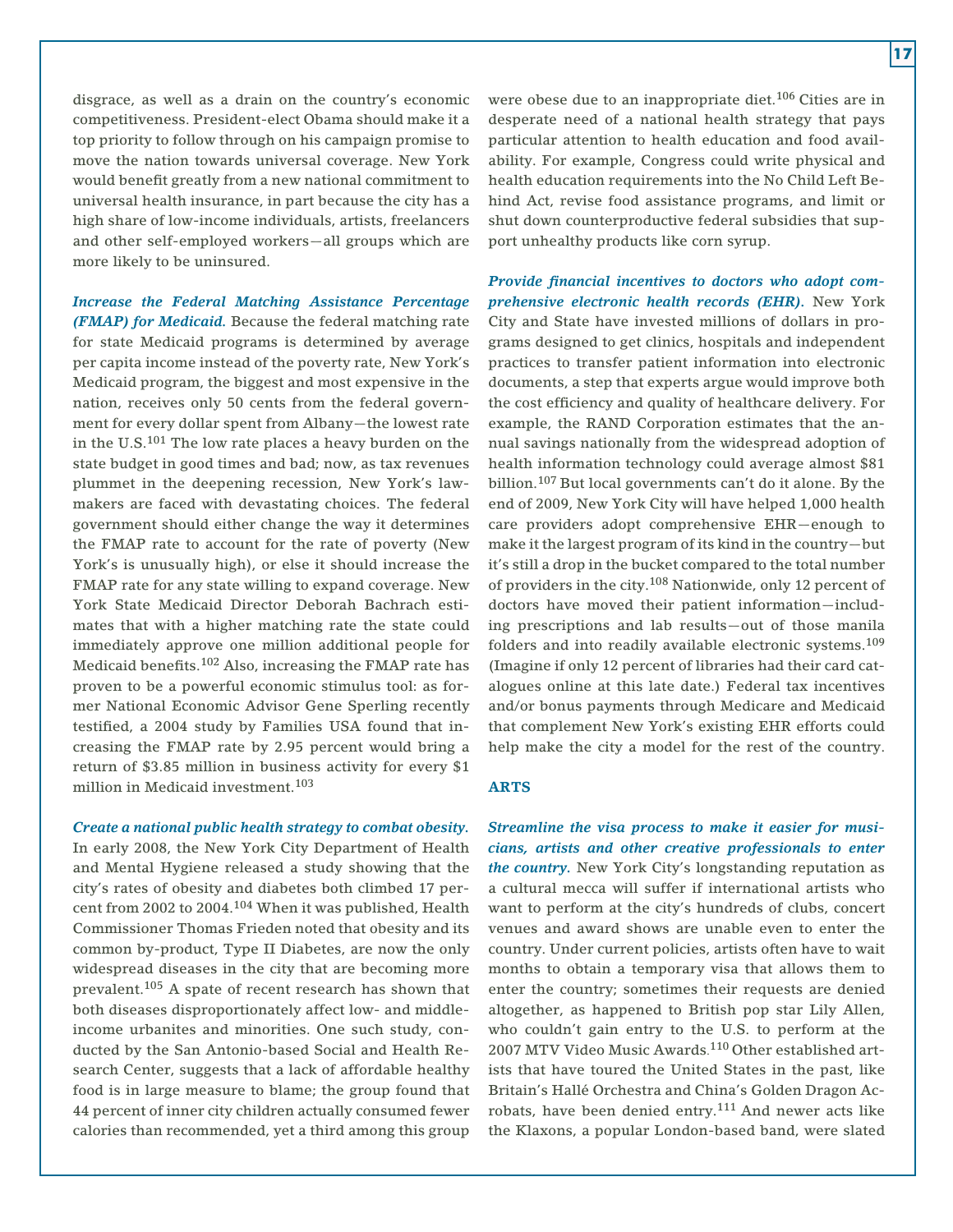to perform at New York's popular CMJ music festival in 2006, but couldn't enter the country due to visa delays. $112$ Art students and professional artists looking to obtain longer-term visas to live, work or study in New York City also face major challenges, and these restrictive visa policies threaten the city's ability to attract the caliber of artists and innovators that sustain New York's creative core. During the campaign, President-elect Obama pledged to "streamline the visa process to return America to its rightful place as the world's top destination for artists and art students."113 One key step in fulfilling this promise would be to pass the "Arts Require Timely Service Act" (ARTS) legislation, which would compel U.S. Citizenship and Immigration Services to reduce processing times for temporary, nonimmigrant visas to foreign artists visiting the United States.

*Support and expand arts education in schools.* A report from the Center on Education Policy, a Washingtonbased advocacy group for American public schools, found that since the adoption of No Child Left Behind (NCLB) in 2001, 22 percent of schools nationally have reduced instructional time for art and music classes.114 NCLB does define art as a core subject, but its focus on testing around reading and math means that arts instruction often gets reduced or eliminated entirely so schools can spend more class time prepping students for the pivotal achievement tests. New York schools are accountable not only to NCLB standards, but to local evaluation as well: the city's second annual "Arts in School" report, released in October 2008, found that only eight percent of elementary schools surveyed offered the four required arts forms (music, visual arts, dance and theater) in every grade.<sup>115</sup> Nearly 30 percent of city schools have no certified full-time arts teachers, and, on average, arts spending represented just 2.9 percent of a school's budget. $116$  A June 2008 study by the New York City Public Advocate found similar results, including that seven percent of elementary schools and nine percent of middle schools offered no arts education at all.<sup>117</sup> While it doesn't lie entirely on their shoulders, the federal government could take some important steps to bolster arts education throughout the country, such as requiring each state to produce annual reports on student access to core subjects (including art) and/or administering another Fast Response Statistical Survey on arts education, which hasn't been updated since 2000.

#### **CONSUMER PROTECTION**

*Enact more stringent consumer protections on banks and credit card issuers.* An alarming number of Americans

and New Yorkers are in debt. Nationally, consumer credit increased by 24 percent from 2003 to 2008, and in New York City, consumer bankruptcy filings were 69 percent higher in 2007 than in 2006.<sup>118</sup> Among the reasons for these disturbing trends are the growing ease of accessing credit, the increasing complexity of financial products and the prevalence of deceptive, misleading and unfair practices by credit card and consumer banking companies. Low-income households represent the fastest growing group of those with credit card debt and comprise a disproportionate share of those paying usurious fees on overdraft transactions.<sup>119</sup> According to a recent survey of households in two low-income New York City neighborhoods, average credit card debt is \$2,500, even though the cardholders' annual income averages only \$26,000.<sup>120</sup> Yet, even borrowers with good credit records have seen their interest rates rise in recent years, from 17.7 percent in 2005 to 19.1 percent in 2007. Meanwhile, average late fees nearly tripled between 1994 and 2007, rising from less than \$13 to \$35, and fees for exceeding credit limits more than doubled, from \$11 to \$26.<sup>121</sup> To its credit, the Federal Reserve Board recently put forth new regulations that would limit fees and restrict some of the most harmful practices. But the Obama administration should expand upon these efforts, perhaps by adopting the proposal by Harvard Law School professor Elizabeth Warren to create a new regulatory agency to protect consumers who use financial products.<sup>122</sup>

*Grant states and localities more discretion to protect consumers through regulations.* As the dramatic rise in predatory lending was occurring in communities across the nation, New York and several other states enacted legislation to prevent the most egregious subprime lending practices by banks, many of which were not illegal under federal law. But in early 2004 the U.S. Office of the Comptroller of the Currency (OCC) intervened by ap proving controversial new rules pre-empting federally chartered banks from almost all state laws that apply to national banks and their subsidiaries—including the new efforts to limit predatory lending.<sup>123</sup> Though the OCC's ruling was fought by all 50 state attorneys general and state banking superintendents, its action withstood legal challenges.<sup>124</sup> By invoking the rule of federal pre-emption on this and other key consumer issues, Bush administration regulators severely constrained the ability of New York and other states to establish strong consumer protections. The Obama administration should not cede this authority to the states altogether, but when it comes to consumer protections, it should view federal standards as a floor rather than a ceiling in terms of stringency.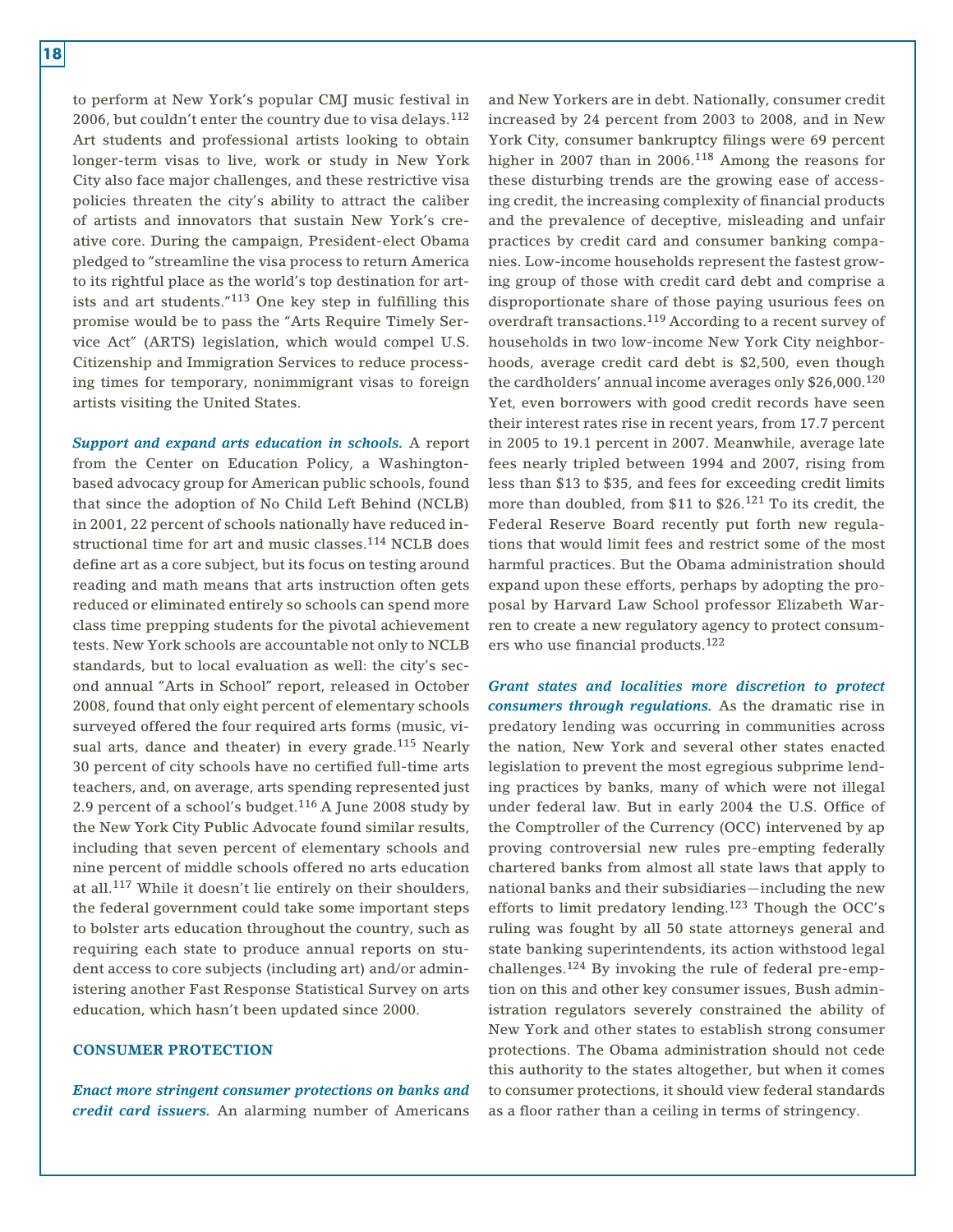### **ENDNOTES**

<sup>1</sup> U.S. Department of Homeland Security Budget-in-Brief, FY 2009; FY 2007 Homeland Security Grant Program.

2 Matt A. Mayer, "Congress Should Reassess the Allocation of Homeland Security Grants," The American Heritage Foundation, August 6, 2008.

<sup>3</sup> New York City Independent Budget Office, "Fiscal Brief: Analysis of the Mayor's Executive Budget for 2009," May 2008; Al Baker, "City Police Force Could Soon Be Smallest Since '90s," *New York Times*, March 20, 2008.

<sup>4</sup> Congressman Anthony Weiner, "Putting More Cops on the Beat."

 $^5$  Ibid.  $\,$ 

6 9/11 Commission Report, 2004.

7 Interview with a former member of the 9/11 Commission.

<sup>8</sup> Partnership for a Secure America, "WMD Report Card," 2008.

<sup>9</sup> NYPIRG's Straphangers Campaign, "Transit Fares: the Facts."

<sup>10</sup> Sewell Chan, "Debate on M.T.A. Cuts and Fare Increase," *New York Times*, December 17, 2008.

<sup>11</sup> Felix G. Rohatyn and Warren Rudman, "It's Time to Rebuild America," *The Washington Post*, December 13, 2005.

<sup>12</sup> The American Society of Civil Engineers, 2005 Report Card.

<sup>13</sup> Office of Senator Chris Dodd, "Dodd, Hagel Introduce Bill to Revitalize America's Infrastructure," August 1, 2007.

<sup>14</sup> Amtrak National Fact Sheet: Fiscal Year 2007.

<sup>15</sup> "Amtrak: Finally, Some Good News From Congress," *New York Times*, October 6, 2008.

<sup>16</sup> Amtrak. Total ridership in and out of New York's Penn Station was 8,027,976 in 2007. Union Station in Washington, D.C. was the second busiest station, with 4,108,569 riders.

<sup>17</sup> Amtrak. Total ridership in and out of New York's Penn Station was 8,814,975 in 2002.

<sup>18</sup>*Associated Press*, "Airline delays 2nd worst ever last year," published in *USA Today*, February 5, 2008. Excluding cancellations, 2007 was the worst on record for flight delays, with 24.2 percent arriving late, compared with 23.9 percent in 2000, according to government statistics that date back to 1995.

<sup>19</sup> Barbara S. Peterson, "End of Flight Delays? FAA's GPS Fix Could Bust Sky Gridlock," *Popular Mechanics*, August 2007.

20 Jonathan Bowles and Tara Colton, "A World of Opportunity," Center for an Urban Future, February 2007.

21 Kent Hoover, "The SBA will be less helpful during this downturn," *Philadelphia Business Journal*, February 1, 2008.  $^{22}$  Ibid.

 $^{23}$  Ibid.

<sup>24</sup> Center for an Urban Future, "Capital Crunch," November 2008. Between fiscal year 2007 and fiscal year 2008, SBA 7(a) loans were down 30 percent nationally and 40 percent in the New York metro area.

<sup>25</sup> Bowles and Colton.

<sup>26</sup> James T. Brett, "Setbacks for medical research," *The Boston Globe*, July 5, 2006.

<sup>27</sup> New York City Bioscience Initiative.

<sup>28</sup> Martin C. Evans, "Feds leave labs wanting," *Newsday*, October 19, 2008.

 $^{29}$  Robert D. Atkinson, Daniel K. Correa and Julie A. Hedlund, "Explaining International Broadband Leadership," The Information Technology & Innovation Foundation, May 2008.

 $30$  Diamond Management & Technology Consultants, "New York City Broadband Landscape and Recommendations: Summary Overview," July 2008.

<sup>31</sup> Jonathan Bowles and Tara Colton, "New York's Broadband Gap," Center for an Urban Future, December 2004; Carl Hum comments in the article "Brooklyn to Barack: Save Us! Borough's Leaders Discuss Stimulus Plan," TheBrooklynink.com. <sup>32</sup> U.S. Bureau of Labor Statistics. There were 94,800 people employed in manufacturing in New York City in September 2008.

33 Interview with Rick Marsico, professor of law, New York Law School, December 5, 2008.

<sup>34</sup> Ibid.

 $35$  Ibid.

<sup>36</sup> Richard D. Marsico, "The Higher Cost of Being African-American or Latino: Subprime Home Mortage Lending in New York City, 2004-2005," November 2007; Robert Avery, et al., "The 2007 HMDA Data," Federal Reserve Bulletin, 2008.

<sup>37</sup> Manny Fernandez, "Public Housing Residents Face Loss of their Community Centers," *New York Times*, June 17, 2008. <sup>38</sup> Ibid.

<sup>39</sup> NYCHA, "Nation's Largest Public Housing Agency Urges Washington to Pass New Economic Stimulus Bill," November 20, 2008.

<sup>40</sup> New York City Housing Authority, Fact Sheet. Numbers are based on the 2000 Census.

<sup>41</sup> "Snowe Joins Bi-partisan Group to Push for Section 8 Funds," March 7, 2008.

42 Ibid.

<sup>43</sup> Tom Waters, "Closing the Door: Accelerating Losses of New York City Subsidized Housing," Community Service Society, May 2006.

<sup>44</sup> Testimony of Ann O'Hara, Consortium for Citizens with Disabilities Housing Task Force regarding the Frank Melville Supportive Housing Investment Act of 2008 (HR 5772), before the House Committee on Financial Services and Subcommittee on Housing and Community Opportunity, June 20, 2008.

<sup>45</sup> "The Road to Recovery Starts with a Home," Reforming New York's Mental Health Housing Policies Fact Sheet, New York State Campaign for Mental Health Housing. 46 Ibid.

<sup>47</sup> Interview with Mike Hogan, commissioner, New York State Office of Mental Health, December 11, 2008.

<sup>48</sup> Technical Assistance Collaborative, Fact Sheet on Section 811 Supportive Housing for Persons with Disabilities.

<sup>49</sup> Tom Waters, "Closing the Door: Accelerating Losses of New York City Subsidized Housing," The Community Service Society of New York, May 2007.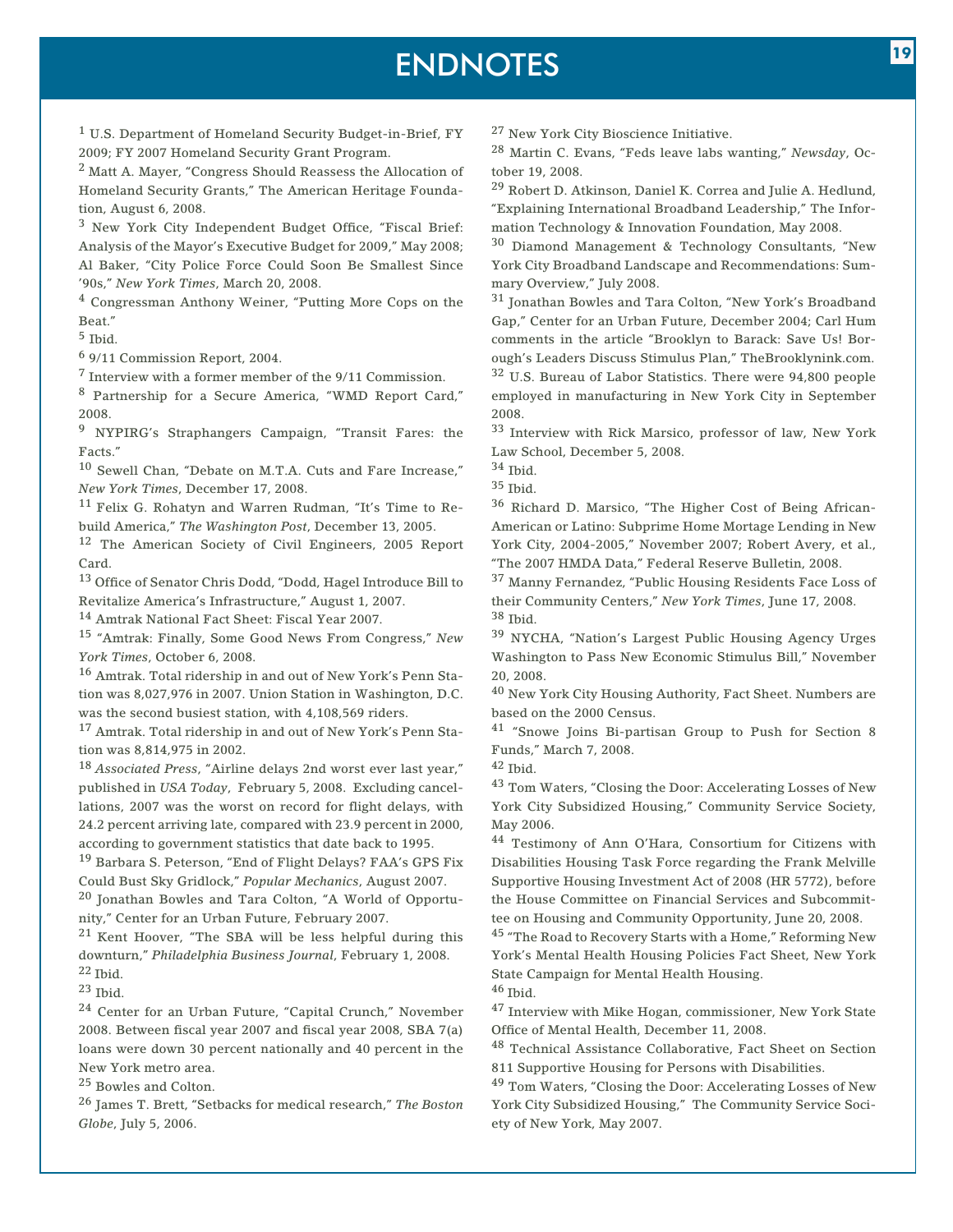## ENDNOTES **<sup>20</sup>**

<sup>50</sup> Charles Bagli, "Default Talk and Frayed Nerves," *New York Times*, August 24, 2008.

<sup>51</sup> Interview with Dina Levy, director of policy, Urban Homesteading Assistance Board.

<sup>52</sup> Interview with Joseph Salvo, director of the population division, New York City Department of City Planning; Robert Goldenkoff, Director of Strategic Issues, U.S. Government Accountability Office, "2010 CENSUS: The Bureau's Plans for Reducing the Undercount Show Promise, but Key Uncertainties Remain," testimony before the Subcommittee on Federal Financial Management, Government Information, Federal Services, and International Security, Committee on Homeland Security and Governmental Affairs, U.S. Senate.

53 Interview with Salvo.

<sup>54</sup> Partnership for New York City, "Winning the Race for Global Talent: How U.S. Visa & Immigration Policies Threaten the New York Economy & Cost American Jobs - And How We Can Fix It," March 2008.

<sup>55</sup> Ibid.

<sup>56</sup> Ibid.

<sup>57</sup> 2007 American Community Survey.

<sup>58</sup> Tara Colton, "Still Lost in Translation," Center for an Urban Future, November 2007.

<sup>59</sup> Tara Colton, "Lost in Translation," Center for an Urban Future, November 2006.

 $60$  Ibid.

61 Immigration Policy Center, "Dreams Deferred: The Costs of Ignoring Undocumented Students," October 18, 2007; Andrew Beveridge, "Undocumented Immigrants," *Gotham Gazette*, April 2006; New York State Youth Leadership Council.

<sup>62</sup> The College Board, 2007 Trends in Higher Education Series: Federal Student Aid.

<sup>63</sup> National Center for Public Policy and Higher Education, "Measuring Up 2008: The National Report Card on Higher Education," December 2008.

<sup>64</sup> Sam Dillon, "Obama Pledge Stirs Hope in Early Education," *New York Times*, December 16, 2008.

<sup>65</sup> Elizabeth Green, "How far from complete are the city's efforts to expand pre-K?;" Gotham Schools, December 17, 2008. <sup>66</sup> Congressman Anthony Weiner, "NCLB: The Money Was Left Behind," October 13, 2007.

<sup>67</sup> The Education Trust, "Summary of Education Trust Recommendations for No Child Left Behind Reauthorization."

68 Letter from Advocates for Children to U.S. Department of Education, June 18, 2008.

<sup>69</sup> MDRC, "High Schools Can Prepare Students for the World of Work."

 $^{70}$  David Jason Fischer, "Schools that Work," Center for an Urban Future, May 2008.

<sup>71</sup> American Youth Policy Forum, "Supporting High Quality Career and Technical Education Through Federal and State Policy," May 2008.

<sup>72</sup> Damien Cave, "Job Centers See Crush of People in Need," *New York Times*, November 24, 2008.

73 The Workforce Alliance, "Skilling the American Workforce 'on the Cheap,'" September 2003.

<sup>74</sup> David Jason Fischer, "An Investment That Works," Center for an Urban Future, September 2008.

<sup>75</sup> Andrew Sum and Ishwar Khatiwada with Paulo Tobar and Meredith Franks, "Combating High Levels of Teen Joblessness in New York City: The Case for New Job Creation Strategies and Their Financing," Northeastern University, January 2007. <sup>76</sup> Center for Law and Social Policy, "Youth Shut Out By Labor Market," February 2003.

<sup>77</sup> Children's Defense Fund New York, "Keeping What They Earned," April 2007.

<sup>78</sup> Summary of Mayor Bloomberg's Proposed Expansion of the Federal Earned Income Tax Credit.

<sup>79</sup> Bureau of Economic Analysis, Personal Savings Rate. In the third quarter of 2008, personal savings increased to greater than two percent of national income for the first time since fourth quarter 2004.

<sup>80</sup> McKernan S.M., Ratcliffe, C., "Enabling Families to Weather Emergencies and Develop: The Role of Assets," The Urban Institute, 2008.

<sup>81</sup> Sam Roberts, "Poverty Rate Declines in New York," *New York Times*, August 26, 2008. The proportion of New York City residents whose income is below the poverty line was 18.5 percent in the year that ended July 1, 2006.

<sup>82</sup> Ray Boshara and Anne Stuhldreher, "Invest \$500 In Every N.Y. Newborn," *New York Daily News*, August 17, 2006.

<sup>83</sup> New York City Coalition Against Hunger website.

84 Cited in letter from NYC Coalition Against Hunger to Governor David Paterson, May 2008.

<sup>85</sup> Larry Tung, "The Quest for Child Care: Few Spaces, Little Information," *Gotham Gazette*, June 2008.

<sup>86</sup> Tax Policy Center, "Reforming the Child and Dependent Care Tax Credit", June 2007.

87 Energy Star for Your Business, August 2007.

<sup>88</sup> New York City Office of Long-term Planning and Sustainability, "Inventory of New York City Greenhouse Gas Emissions," April 2007.

<sup>89</sup> Jarrett Murphy and Anna Lenzer, "Deep Trouble: New York City's Silent Sewage Crisis," *City Limits Investigates*, Summer 2007.

<sup>90</sup> Matthew Wald, "Wind Energy Bumps into Power Grid's Limits," *New York Times*, August 26, 2008.

<sup>91</sup> Energy Information Administration, Average Retail Price by State and Utility; Residential Sector 2006; Commercial Sector 2006.

<sup>92</sup> The full transcript of Al Gore's July 17 speech can be found at the Dot Earth Blog by Andrew Revkin at nytimes.com: "The (Annotated) Gore Energy Speech," Andrew Revkin, *New York Times*, July 17, 2008.

<sup>93</sup> Wald; Revkin.

<sup>94</sup> City of New York, PlaNYC 2030 Report on Climate Change, 2007.

<sup>95</sup> Ibid.